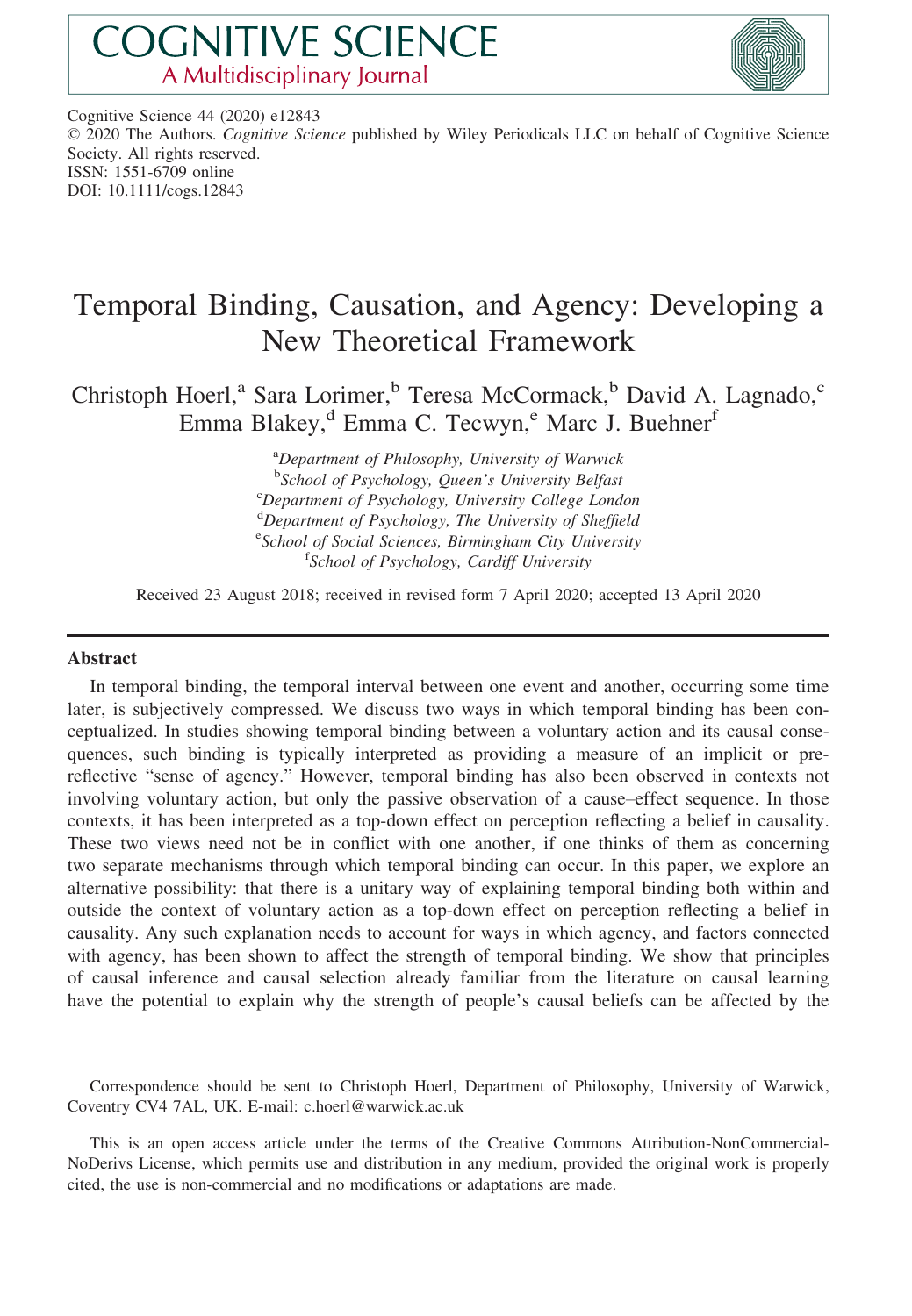extent to which they are themselves actively involved in bringing about events, thus in turn affecting binding.

Keywords: Temporal binding; Intentional binding; Sense of agency; Voluntary action; Agency attribution; Causality; Causal inference

#### 1. Introduction

The subjective timing of events has been shown to be affected by a wide variety of factors. In this paper, we focus specifically on two types of mechanisms that have been postulated to explain instances of temporal binding, that is, instances in which the interval between one event and another, occurring some time later, is subjectively compressed.

A great deal of research on temporal binding has studied such binding in the context of voluntary action. A typical study will, for instance, involve participants pressing a button, which is then followed by a tone, with the finding being that the button press is judged to occur later and the tone is judged to occur earlier when compared to a set of baseline temporal judgments obtained by asking participants to time each of the two types of events occurring in isolation. Following Haggard, Clark, and Kalogeras (2002), it has become common to refer to binding found in the context of such studies as "intentional binding," with the implied idea being that it occurs because the two events that are bound together are a voluntary action and its causal consequence. More specifically, Haggard et al. (2002) hypothesized that such intentional binding is reflective of a cognitive mechanism that allows individuals to experience a sense of their own agency, and they therefore argued that "the perceived time of intentional actions and of their sensory consequences [can be used] as a means to study consciousness of action" (p. 382). This idea, that temporal binding can serve as a measure of a "sense of agency," has since been adopted by a wide range of researchers (see, e.g., Barlas, Hockley, & Obhi, 2018; Demanet, Muhle-Karbe, Lynn, Blotenberg, & Brass, 2013; Moore, Wegner, & Haggard, 2009).

A quite different way of conceptualizing temporal binding has emerged in the context of some more recent studies that have demonstrated instances of temporal binding also occurring outside of the context of voluntary action, for instance when participants passively observed another person's button press followed by a tone (Poonian, McFadyen, Ogden, & Cunnington, 2015), when an experimenter pressed down the participant's finger to initiate the tone (Borhani, Beck, & Haggard, 2017; see also Buehner, 2015), or when the button was simply depressed by a machine (Buehner, 2012). It has been hypothesized that instances of temporal binding such as this are a top-down effect on perception reflecting a belief in a cause–effect relation between the two observed events. In this context, researchers have also drawn parallels between temporal binding and the phenomenon of causal reordering (Bechlivanidis & Lagnado, 2013, 2016), in which participants subjectively invert the order in which two events happen if they are led to believe the later event to be the cause of the earlier one. Both phenomena—temporal binding and causal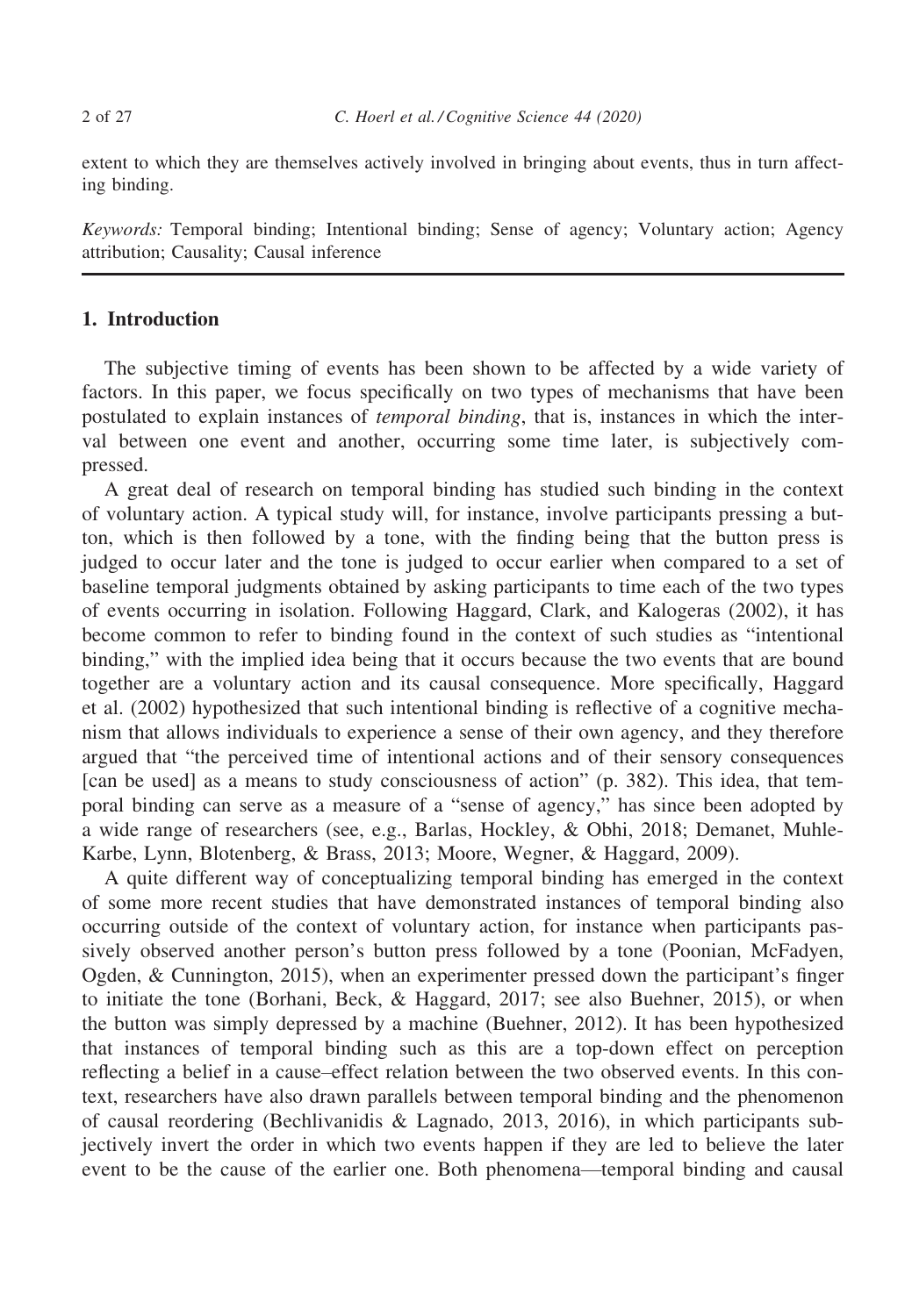reordering—have been connected with basic Humean assumptions known to inform causal learning: the assumption that causes are temporally contiguous with their effects and the assumption that causes precede their effects, respectively. More specifically, it has been suggested that temporal binding and causal reordering are brought about by processes that align the subjective timing of two causally related events with those basic Humean assumptions about causality—by making the events appear more contiguous with each other in the case of temporal binding, or by reordering so that the presumed cause is perceived as preceding the presumed effect (Bechlivanidis & Lagnado, 2016; Blakey et al., 2019; Buehner, 2012; Vuorre, 2017).

The series of more recent findings demonstrating that temporal binding occurs even in the absence of agency (e.g., Borhani et al., 2017; Buehner, 2012; Suzuki, Lush, Seth, & Roseboom, 2019) seems to force the conclusion that there are at least some circumstances in which temporal binding occurs as a top-down effect reflecting a belief in causality, rather than as the product of a sense of agency. How should we think of the relationship between explanations of temporal binding as a measure of a sense of agency and explanations of temporal binding as a top-down effect reflecting a belief in causality? Clearly, the two types of explanation need not be in competition with one another, as they might simply single out two separate mechanisms by which binding can occur. If so, this might be thought to provide one possible explanation as to why studies that have compared a condition involving voluntary action with one containing only the observation of a cause– effect sequence have typically found stronger temporal binding in the voluntary action condition (Borhani et al., 2017; though see also Suzuki et al., 2019)—the idea being that both mechanisms are operative in the case of an event brought about by a voluntary action, leading to an additive effect. We can call this general approach a two mechanisms account.

In this paper, though, we wish to explore an alternative possibility to a two mechanisms account: that there is a unitary way of explaining temporal binding both within and outside the context of voluntary action as a top-down effect on perception reflecting a belief in causality. Clearly, key to providing such a unitary explanation is that it, too, needs to be able to explain why temporal binding has often been found to be stronger in the context of voluntary action. However, as we will argue, even on an account that explains all instances of temporal binding as top-down effect of a belief in causality, there are reasons to expect that agency can have a modulating effect on temporal binding and that temporal binding can also be affected by other factors that specifically affect participants' judgment about the degree to which they are themselves actively involved in bringing about an outcome.

Thus, a crucial part of our argument will be that our proposed unitary account, even though it construes temporal binding as a top-down influence of a belief in causality, nevertheless also has the resources to explain why agency can have an influence on the strength of binding. It will therefore be important to make clear just how this account differs from existing ones invoking the idea of a "sense of agency." This is why, in the next section, we review such existing accounts, clarifying in particular the specific notion of a sense of agency in play in them and how exactly that notion has been invoked to explain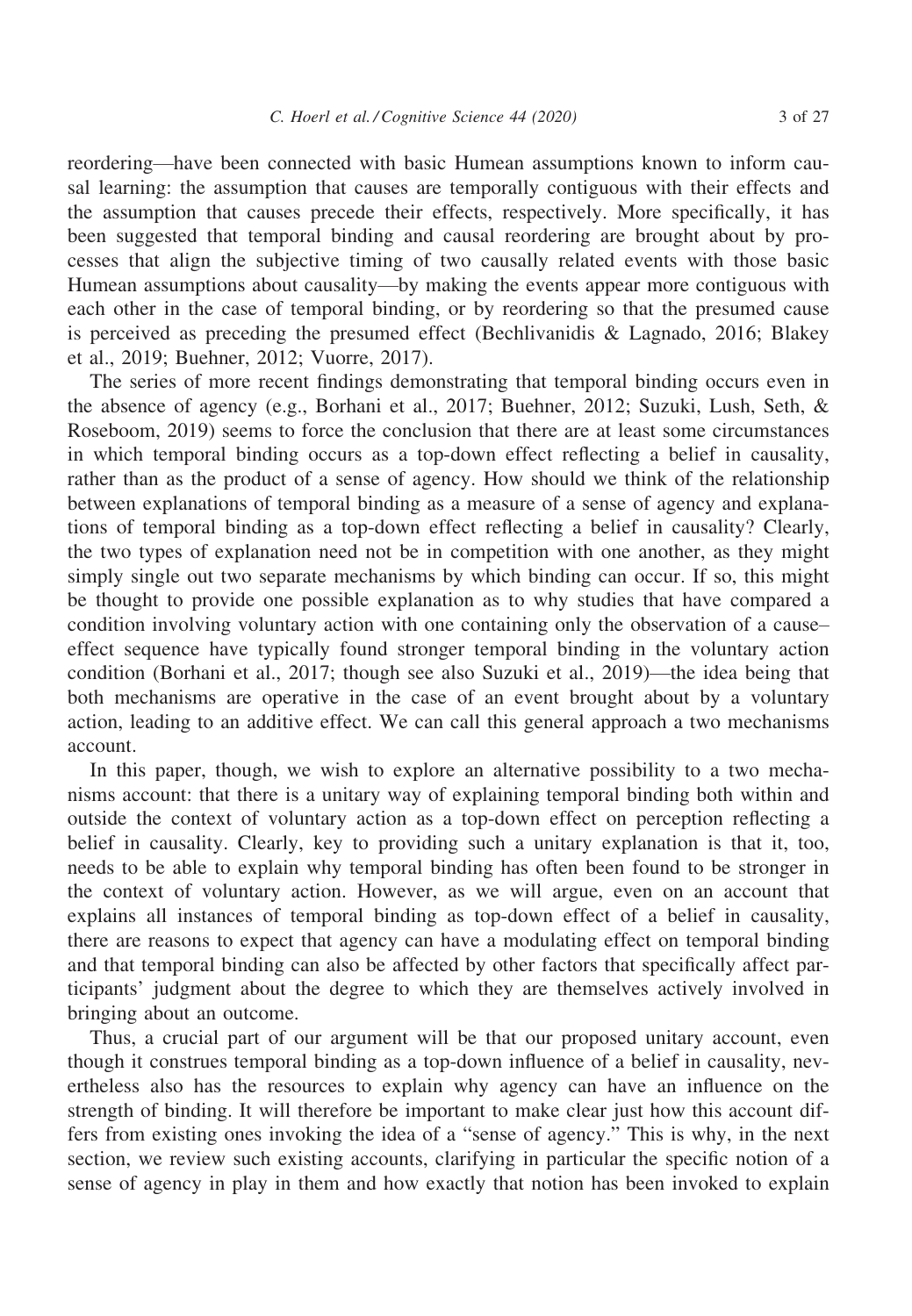experimental findings. In Section 3, we then turn to the question of the relationship between accounts explaining temporal binding in terms of the notion of a sense of agency and accounts explaining it in terms of a top-down influence of causal belief on perception, and give reasons as to why this relationship deserves to be given more attention than it has received so far. Finally, in Section 4, we develop our own theoretical framework for explaining temporal binding, which generalizes the idea that binding involves a topdown influence of causal belief on perception to also account for cases of temporal binding involving voluntary action. In particular, we show how existing principles of causal structure induction and causal selection, familiar from the literature on causal learning, can be invoked to explain how, even on such an account, agency might have a distinctive influence on temporal binding.

#### 2. Temporal binding as a measure of a "pre-reflective sense of agency"

Research on temporal binding started with a study by Haggard et al. (2002) in which temporal binding between a voluntary movement and its causal consequences was observed. To provide a brief sketch of the study by Haggard et al. (2002), participants were required to watch a clock face on which a clock hand rotated and report the position of the clock hand when a particular event occurred. There were three experimental conditions, which were tested in a within-subject design: a voluntary action condition (in which the participants pressed a button), an involuntary movement condition (in which transcranial magnetic stimulation [TMS] caused the participants' hand to twitch), and a sensory only condition (in which participants heard the click of a sham TMS). In each of these conditions, a tone followed the relevant event after a 250-ms delay. In half the trials in each condition, participants judged the onset time of the first event (the button press, the TMS-induced muscle twitch, or the click of the sham TMS), and in the remaining trials they judged the onset time of the tone that followed the first event. These temporal judgments were then compared to a set of baseline temporal judgments made by each participant, obtained by asking participants to judge the onset time of each of the aforementioned events when they occurred in isolation. The researchers then calculated the magnitude of the perceptual shift that occurred as a result of the nature of each condition by subtracting the mean of the perceived onset time of a particular event at baseline from the mean perceived onset time of the same event when it occurred in an experimental condition. It was found that the voluntary actions and their consequent tones were perceived as occurring closer together in time. Specifically, when voluntary actions were followed by a tone, the action was perceived as occurring later compared with voluntary actions not followed by a tone, and the tone was perceived as occurring earlier compared with a tone not preceded by a voluntary action. By contrast, the opposite pattern was observed when the two events were a TMS-induced muscle twitch and a tone. That is, the muscle twitch was perceived as occurring earlier and the tone as occurring later, when compared with events of each type occurring in isolation. In the case of sham TMS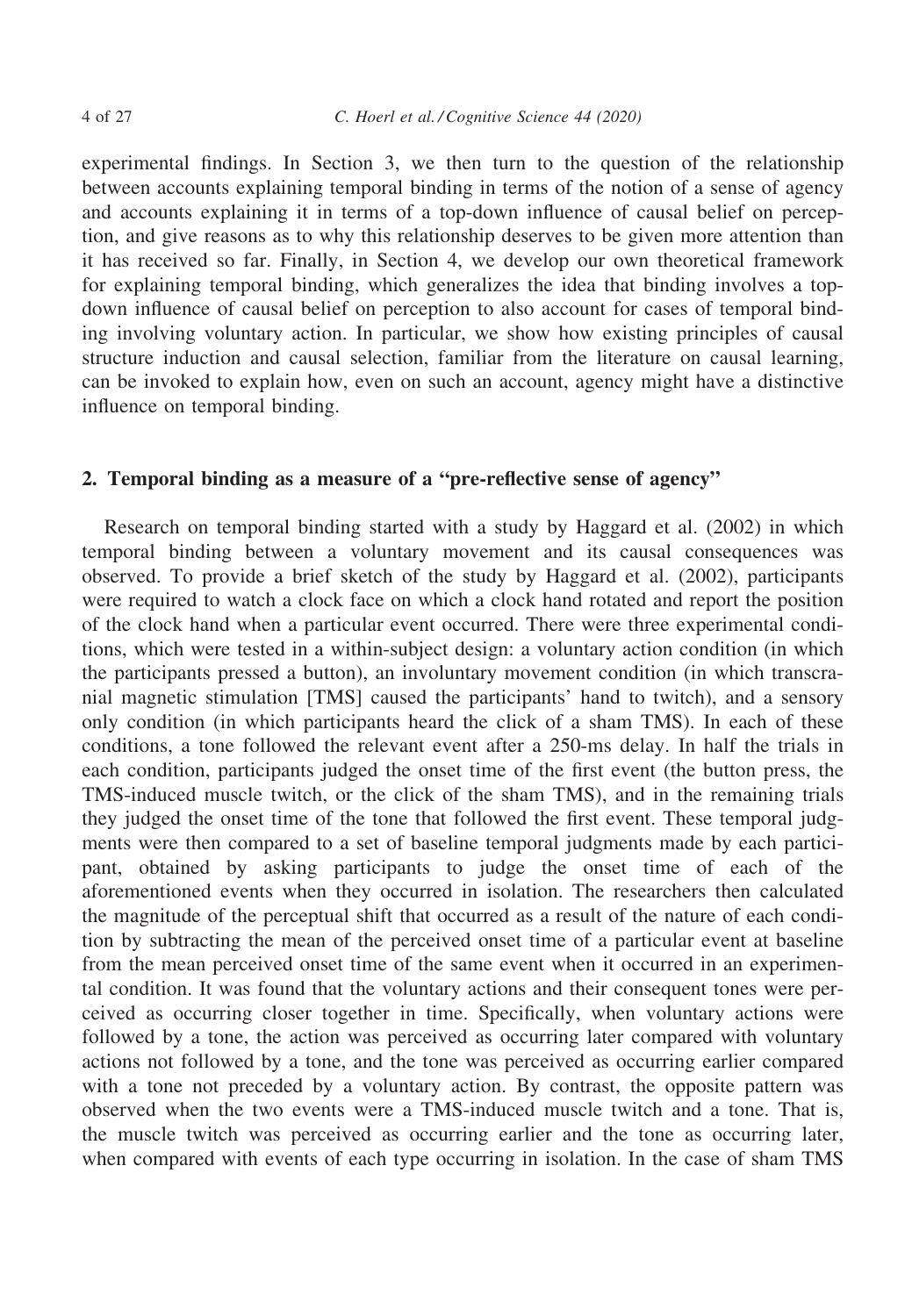clicks followed by a tone, no shift in the perception of the onset time of either event was observed when compared with each occurring on its own.

#### 2.1. The idea of a "pre-reflective sense of agency"

Since its publication, Haggard et al.'s (2002) study has attracted much interest and has inspired many other studies aimed at exploring aspects of agency that have used versions of a binding paradigm (e.g., Aarts et al., 2012; Engbert, Wohlschläger, & Haggard, 2008; Obhi & Hall, 2011). In general, researchers have followed Haggard et al. (2002) in assuming that temporal binding (at least as found in the context of voluntary action) reflects a sense of agency. In particular, it has become common to speak of temporal binding as an "implicit measure of agency" as contrasted with the "explicit measure" provided by individuals' actual verbal self-attributions of agency (Berberian, Sarrazin, Le Blaye, & Haggard, 2012; Moore et al., 2009). Sometimes, the contrast is also described as one between temporal binding as a "measure of an implicit sense of agency" versus verbal self-attribution as a "measure of an explicit sense of agency" (Beck, Di Costa, & Haggard, 2017; Kumar & Srinivasan, 2013).

As these latter descriptions bring out, the idea of a sense of agency itself has been conceptualized in quite a specific way in this context, and it is therefore important to distinguish between two quite different ways in which the term "sense of agency" can be understood. Sometimes it is used in a very broad sense, to designate all aspects of the awareness agents have of their own actions and that can underpin explicit judgments of agency (see, e.g., David, Newen, & Vogeley, 2008). The phenomenology of agency, thus broadly understood, encompasses a variety of different factors that can be used to make explicit judgments of agency, including cognitive factors such as the awareness of one's own conscious intentions, and factors not exclusive to the carrying out of voluntary actions such as one's proprioceptive awareness of one's own bodily movements, or particular sensations of pressure, resistance, or tension.

By contrast, when researchers speak of temporal binding as a measure of a sense of agency, what they have in mind is that, within this overall phenomenology of agency, it is important to recognize a distinctive, basic feeling component characteristic specifically of voluntary actions. The idea has been that there is an "everyday" feeling of agency which, although a crucial aspect of the phenomenology of agency, is a background feeling that escapes attempts to make it the object of direct conscious introspection and may therefore not be reflected accurately in explicit judgments of agency. It is therefore also often referred to as a pre-reflective sense of agency. Haggard and Eitam (2015, p. xii), for instance, wrote that this purported pre-reflective sense of agency "more resembles a phenomenal background than a clear and distinct perceptual experience." Alternative descriptions refer to it as "non-conceptual and sub-personal" (Kühn, Brass, & Haggard, 2013, p. 1936) or a "background buzz of control" (Moore, 2016, p. 1).

Endorsing the idea of such a pre-reflective sense of agency Obhi and Hall (2011) argue that "[t]here is often a mismatch between the sense of agency as it is experienced in life (i.e., as a feeling that we do not dwell on) and how it is assessed in the laboratory...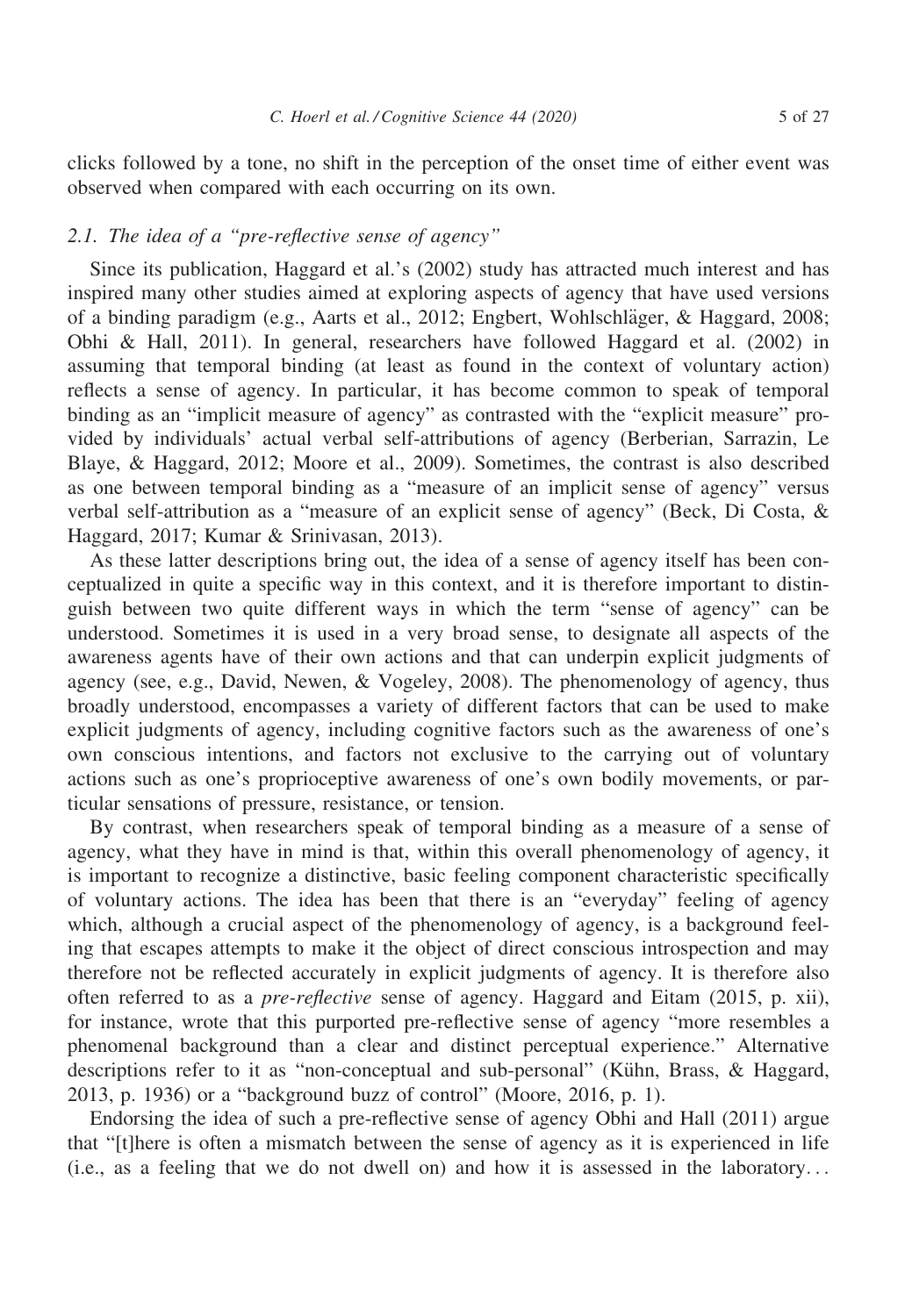[E]xplicit judgments of agency, although important in their own right, are foreign to the low level, but essential agency we experience in life. Thus, there is a very real need to derive a measure of agency which does not depend on subjective report and which somehow captures the low level, pre-reflective nature of many agentic experiences" (p. 655f.). Thus, their argument is that temporal binding is an important way to measure sense of agency because the feeling in question is "phenomenally thin" (Haggard, 2005) or "elusive" (Kumar & Srinivasan, 2013), making direct measurement difficult or unreliable (see also Moore, 2016). A further line of argument is that explicit judgments of agency may be subject to biases, distortion, or social desirability effects in a way that the temporal binding measure is not (Haggard, 2017; Moore & Fletcher, 2012).

How exactly are we to think of the connection between a pre-reflective sense of agency, understood along the lines just sketched, and temporal binding? In the remainder of this section, we seek to provide a characterization of the general sort of theoretical framework that we take to be in play in existing accounts that connect temporal binding with the idea of a pre-reflective sense of agency. Note that, in doing so, we are not claiming that we have perfectly captured any one specific theoretical position. Indeed, part of our motivation in writing this paper is that we have found it quite difficult to gauge exactly how researchers have understood temporal binding and the nature of the processes that underpin it. Thus, we see it as valuable to try to get on the table a plausible account that embodies some key claims that have been made by researchers in this area, which can then be compared with the alternative model that we will develop later in this paper.

#### 2.2. Elements of the existing theoretical framework

Fig. 1 depicts the key elements of the type of explanatory model that we take to be in play when researchers construe temporal binding as providing a way to measure prereflective sense of agency. The two elements in the top row—"Explicit judgments of agency" and "Temporal binding"—refer to two variables that are directly measured in some of the studies we draw on (though the relevant studies also include ones that only involve measuring temporal binding). For "Explicit judgments of agency," this is done, for instance, by asking participants whether or to what extent they thought or felt that it was them who had produced a certain outcome. For "Temporal binding," the variable represents the degree to which participants' judgments about the onset times of an intentional bodily movement of theirs and a subsequent distal event, or about the length of the interval between them, indicate a perceptual shift of these two events toward each other when compared with some suitable baseline set of events not involving intentional action.

The first thing to note, and of central concern to this paper, is that, as mentioned previously, the model construes temporal binding as a measure of a pre-reflective sense of agency. That is to say, it is assumed that temporal binding can serve as a measure of a specific feeling or experience—a particular aspect of the phenomenology of acting—that corresponds to the degree to which the individual controls or is responsible for his or her own actions and the consequences of those actions, but that does not require conscious reflection. Indeed, as we have said, researchers have argued that because it is a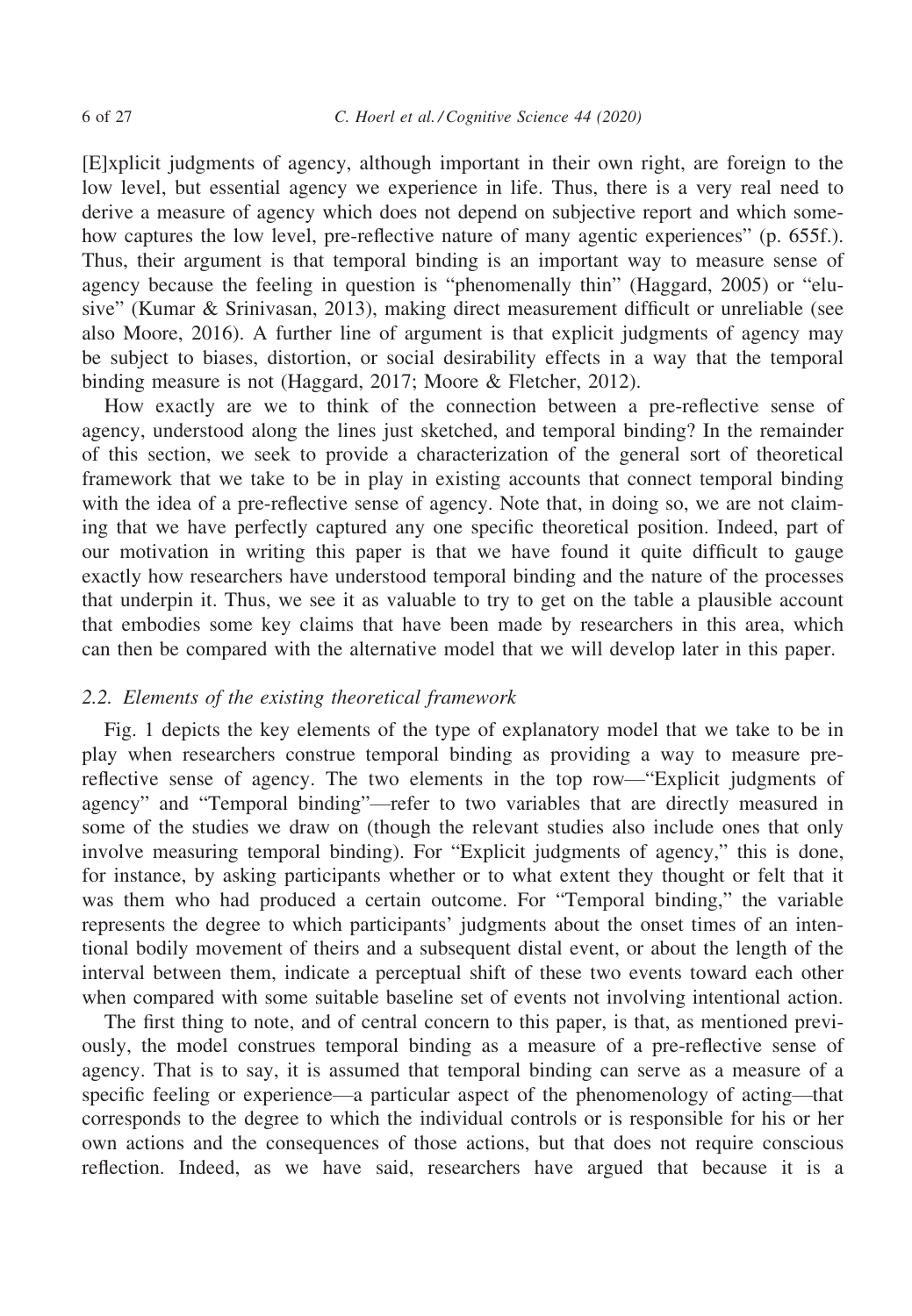

Fig. 1. A proposed characterization of the theoretical framework involved in explanations of temporal binding that construe it as a measure of a pre-reflective sense of agency.

"background" feeling, it can elude attempts to make it the direct object of conscious introspection.

The model, as described, interprets the sense in which temporal binding is assumed to provide a measure of a pre-reflective sense of agency in terms of the idea that temporal binding is an expression of such a sense of agency, such that the presence of the former can serve as evidence of the presence of the latter. However, we note that the relationship between the two is also sometimes described in a way that implies a much tighter connection between them: that is, that temporal binding is actually itself integral to, and part of what generates, the pre-reflective sense of agency (Aarts, Custers, & Wegner, 2005, p. 455; Haggard et al., 2002; Tsakiris & Haggard, 2003, p. 439; see also Mylopoulos, 2012, p. 111, on this issue). However, the difference between this more specific view and the general idea of temporal binding as providing a measure of a pre-reflective sense of agency will not be relevant to our argument in what follows, and we will therefore set it aside for our purposes.

What processes are assumed to underpin the pre-reflective sense of agency? In this model, it is assumed that the processes in question are those of the motor control system itself. Note, though, that these may be processes involved in a number of aspects of the motor control system at different stages of voluntary action. Historically, the emphasis has been on processes that occur after the action and its outcomes have occurred—specifically, on the output of a comparator that compares the actual sensory consequences of an action with the predicted consequences, with it being assumed that people feel agency over actions because predicted and actual consequences match (Blakemore, Wolpert, & Frith, 2002). However, more recent expositions suggest that some aspects of action selection processes and the monitoring of such processes in advance of acting also serve to underpin sense of agency (Borhani et al., 2017; Haggard, 2017; Sidarus, Vuorre, & Haggard, 2017). In this model, we group these under the processes associated with the motor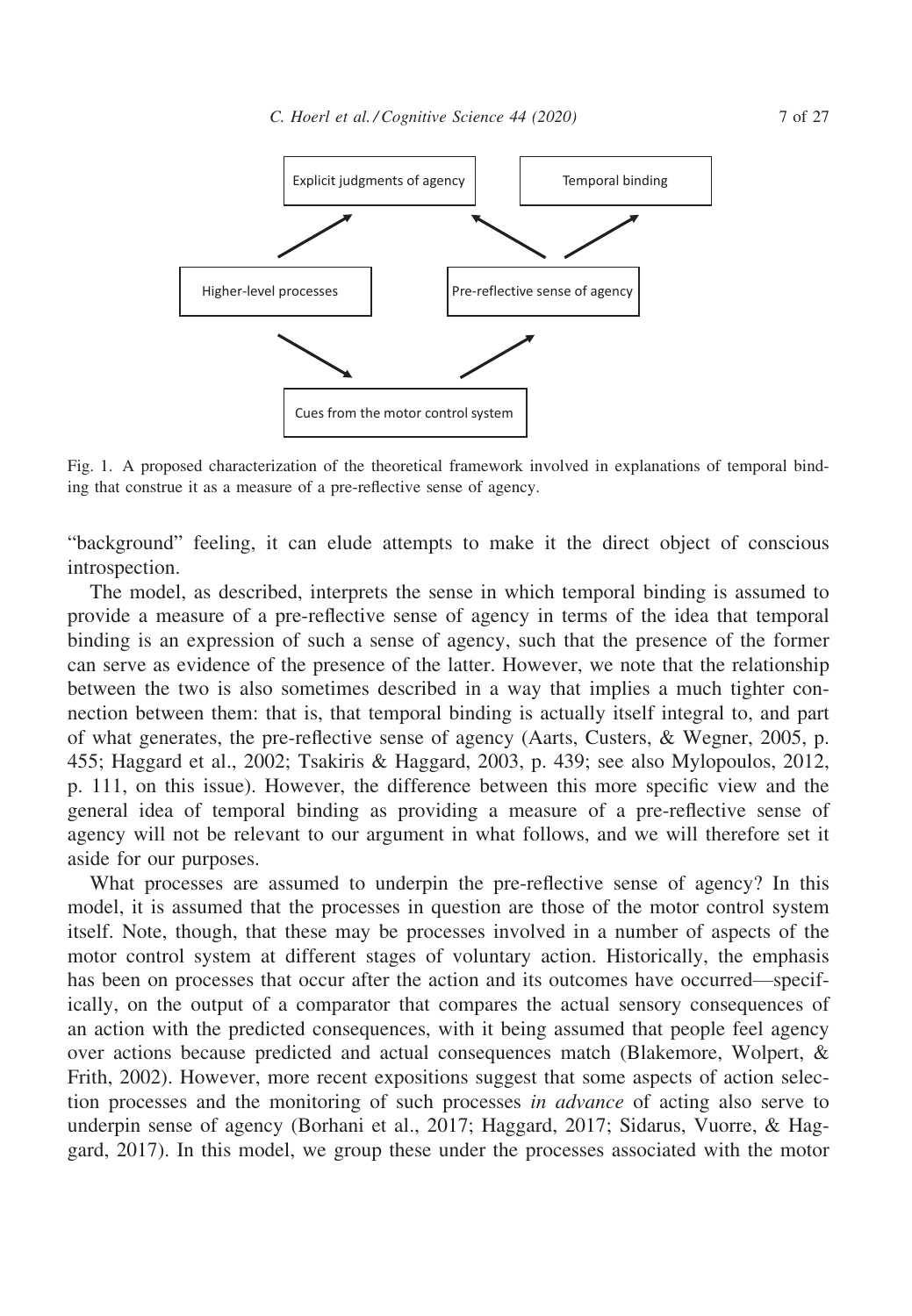control system, although we recognize that they are distinct from those postulated by comparator models of the sense of agency.

What the hypothesized set of processes giving rise to the pre-reflective sense of agency have in common is that they are assumed to be sub-personal, not accessible to conscious awareness, and internal to the motor control system (see, e.g., Chambon, Sidarus, & Haggard, 2014; Synofzik, Vosgerau, & Newen, 2008; Wenke, Fleming, & Haggard, 2010). That is, the pre-reflective sense of agency, as an aspect of the phenomenology of acting, is conceived of as being the product of a set of processes that are not themselves conscious.

Apart from giving rise to or involving temporal binding, the pre-reflective sense of agency is also assumed to be what typically underlies explicit verbal self-ascriptions of agency. However, such explicit judgments are also assumed to be influenced by a different set of cues: a variety of processes that we have grouped together under the heading of "higher-level processes" that can affect explicit judgments of agency via a different pathway not involving the pre-reflective sense of agency. This is to explain why, although some studies find correlations between explicit judgments of agency and temporal binding (e.g., Barlas et al., 2018; Berberian et al., 2012; Caspar, Christensen, Cleeremans, & Haggard, 2016; Ebert & Wegner, 2010; Kawabe, Roseboom, & Nishida, 2013; Kumar & Srinivasan, 2013), there are also findings showing that the two measures can dissociate (e.g., Dewey & Knoblich, 2014; Lynn, Muhle-Karbe, Aarts, & Brass, 2014; Moore, Middleton, Haggard, & Fletcher, 2012; Saito, Takahata, Murai, & Takahashi, 2015; Wen, Yamashita, & Asama, 2015a).

The relevant processes hypothesized to affect explicit judgments of agency via a pathway not involving the pre-reflective sense of agency are higher-level processes in the sense that they are assumed to be cognitively based and can be conscious and/or inferential in nature, and we refer to them by the generic label "higher-level processes" because the processes in question form a diverse group. Explicit judgments of agency are known to be affected by a wide variety of factors external to the motor control system. Such factors include, for instance, beliefs about the mechanism by which the outcome is produced and whether there are any plausible alternative causes (Wegner, 2003). But there are also other types of influences on explicit judgments of agency. For example, they have been shown to be subject to self-serving biases, such that people are more likely to attribute positive or pleasant outcomes to their own actions (e.g., Barlas et al., 2018; Barlas & Obhi, 2013; Wegner, 2003) and judge that they are more in control following successful performance (Wen, Yamashita, & Asama, 2015b). We will discuss some further factors influencing explicit judgments of agency below when considering variables that have been shown to affect both explicit judgments of agency and temporal binding, and how the model conceives of the pathways through which those variables affect both of those measures.

Current theories of explicit judgments of agency typically assume that people use a variety of cues when making such judgments, and that the purported pre-reflective sense of agency serves as just one cue among many (Moore & Fletcher, 2012; Synofzik et al., 2008). It is assumed that cues may be weighted differentially in a situation-dependent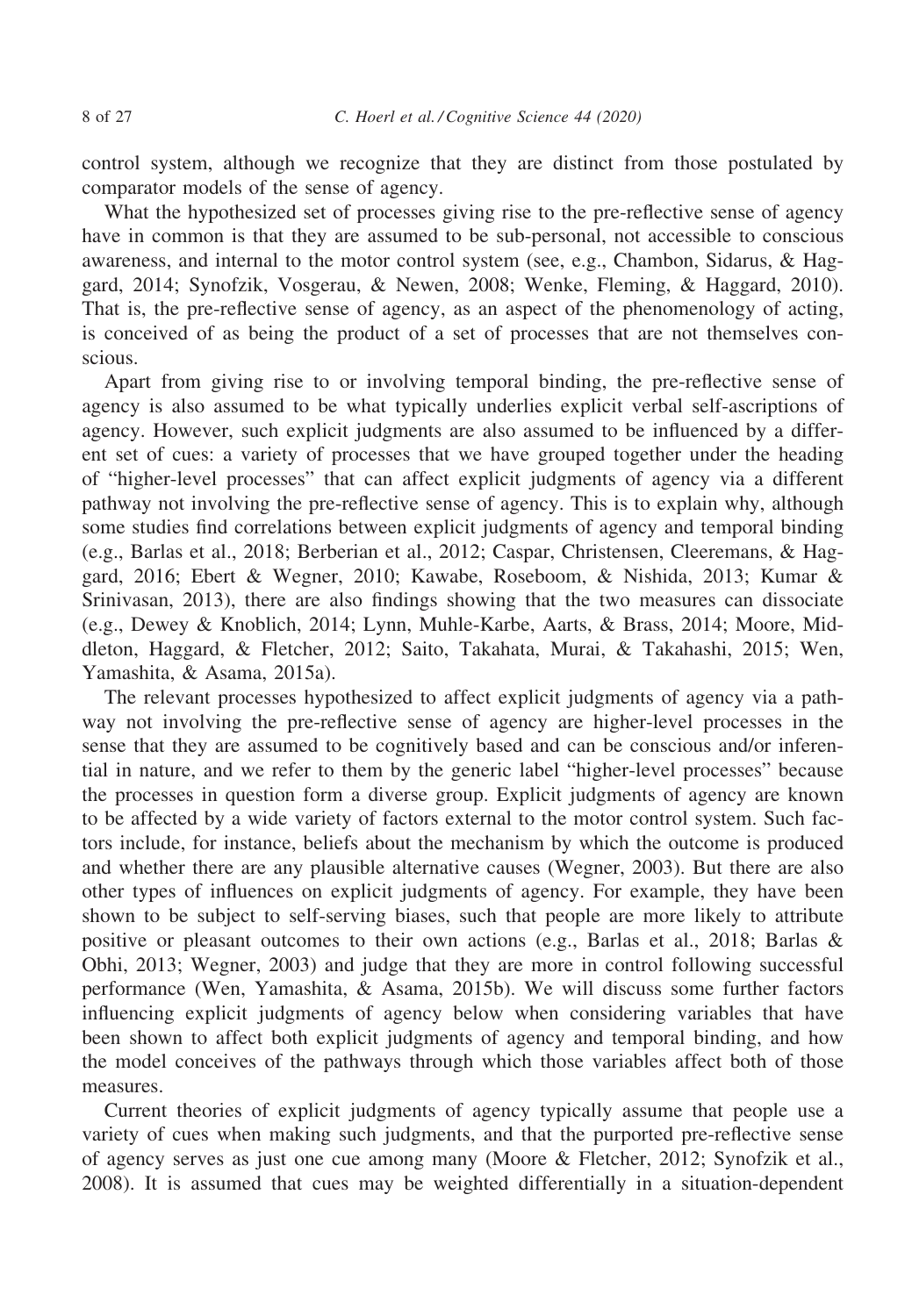way that reflects the reliability of different cue types (Moore & Fletcher, 2012). Synofzik et al. (2008) argue that in many circumstances in everyday life, if asked to make an explicit judgment of agency, people would take their pre-reflective sense of agency "at face value" and base judgments on this feeling. However, in more complex circumstances —for example, when there is more than one agent and there is ambiguity over who is responsible for an outcome—cues stemming from higher-level processes may be given greater weight, and they may potentially override the pre-reflective sense of agency. The model in Fig. 1 assumes that both cue types feed into explicit judgments of agency, although it is silent as to how exactly such cues are weighted to produce explicit judgments.

Finally, in the model, it is assumed that higher-level cognitive processes can operate in a top-down way on processes grouped here as motor control processes (see, e.g., Desantis, Roussel, & Waszak, 2011). This is a means of explaining findings that indicate that temporal binding, too, can be affected by factors external to the motor control system. As with explicit judgments of agency, Yoshie and Haggard (2013) found that temporal binding was moderated by whether the outcomes resulting from actions were positive or negative (though see Barlas et al., 2018; Moreton, Callan, & Hughes, 2017). Manipulations that influence whether participants believe they are responsible for an action, such as varying whether actions are freely chosen versus carried out under instruction, coercion, or hypnosis, also have an impact on temporal binding (Borhani et al., 2017; Caspar et al., 2016; Lush et al., 2017). Furthermore, when participants do actually cause an outcome but believe it is a result of another person's actions, temporal binding is reduced or abolished (Desantis et al., 2011). On the assumptions that (a) temporal binding is a measure of a pre-reflective sense of agency, and (b) the pre-reflective sense of agency stems from the operation of motor control processes, then there must be some top-down influence on how those processes operate from the higher-level processes.

We note that there is an alternative possible explanation of these sorts of findings, which is that there are also mechanisms by which higher-level processes can influence temporal binding directly, rather than through having a top-down effect on motor control processes. For our purposes, we need not rule out this possibility. Indeed, we will try to flesh out a version of this idea toward the end of this paper. Combining it with the broad type of theoretical framework depicted in Fig. 1, though, would make it more difficult to hold on to the idea that temporal binding is a more direct way of measuring the experience of voluntary action than explicit judgments of agency (Moore & Obhi, 2012), because it would mean that both measures are affected by exactly the same set of factors. Some of the more specific ways in which the relevant research has been interpreted also seem to turn on the idea that higher-level processes influence temporal binding via a topdown influence on motor control processes. For instance, Yoshie and Haggard (2017) conclude from the fact that the influence of outcome valence on temporal binding depends on the predictability of the outcome valence that "a special link between the brain systems for computing valence and reward, and the brain systems for predictive control of action"  $(p, 1)$  is responsible for the effect. Similarly, Lush et al. (2017) conclude from the fact that hypnosis affects temporal binding that hypnosis changes the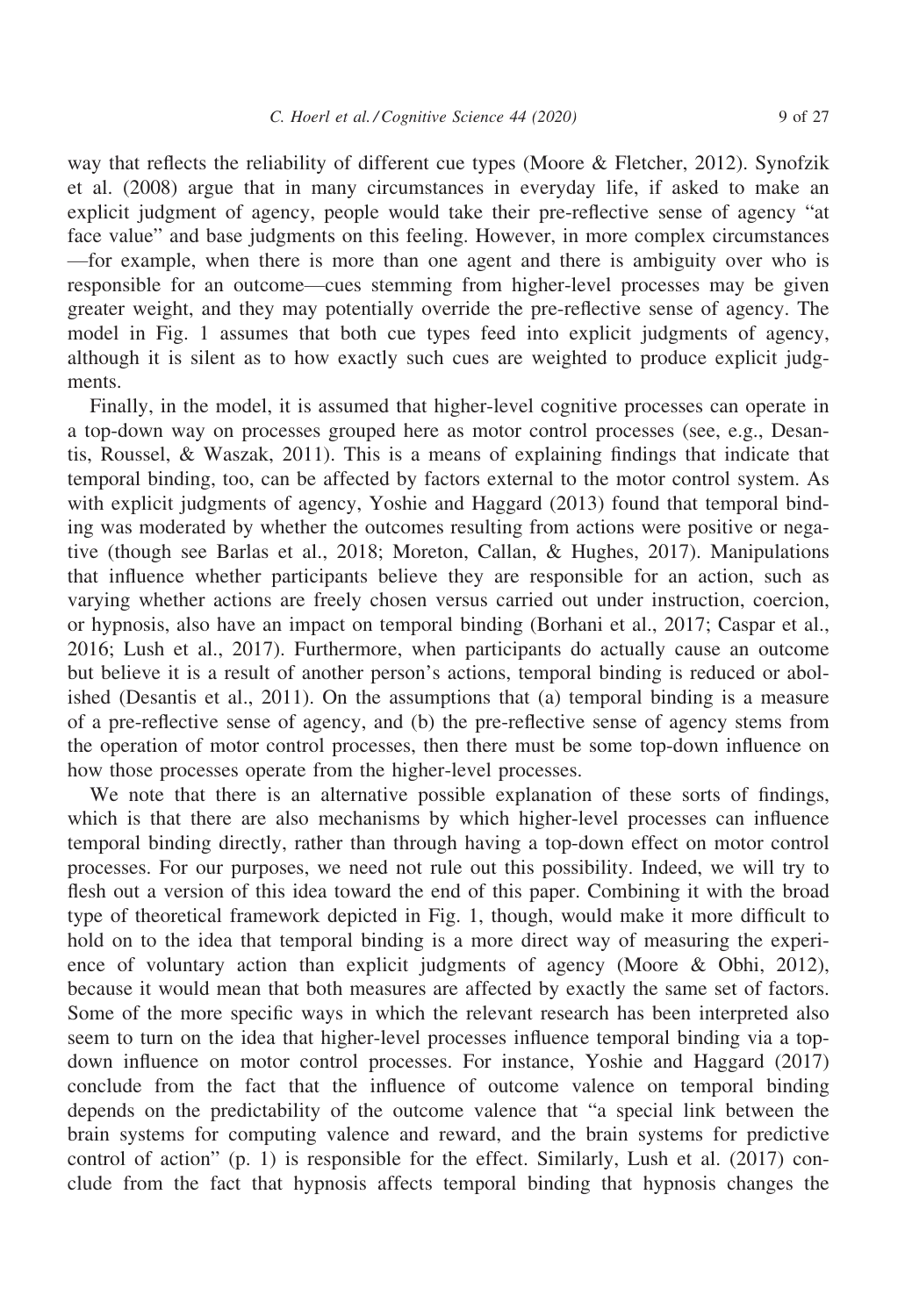experience that people have when they act as well as influencing their reports about how voluntary their actions feel. The authors explicitly contrast this with the alternative hypothesis that the experience of actions carried out under hypnosis is actually the same as the experience of ordinary voluntary actions, and they argue that the fact that hypnosis affects both explicit verbal reports of agency and temporal binding is evidence against this alternative hypothesis. Their argument trades on the idea that hypnosis affects temporal binding via a top-down influence on motor control processes. As they put it, the underlying thought is that "movement under hypnosis represents a shift from relying on internal action signals to relying on experimenter-delivered beliefs about action" (Lush et al., 2017, p. 662), and that this explains why temporal binding is reduced under hypnosis.

In this section, we have provided a sketch of what we take to be the broad explanatory model assumed in much of the existing literature on temporal binding, in which temporal binding is construed as a measure of an implicit or pre-reflective sense of agency. Our aim in doing so was to put on the table a plausible theoretical framework that embodies some of the claims made in the existing literature on temporal binding, which can then be compared to the alternative framework we will develop in Section 4 of this paper. Some of the more specific assumptions made in our version of the model described in the current section may not be shared by all of the contributors to the relevant literature, but these differences in detail are unlikely to affect our argument in what follows. What matters to our argument is simply that any account explaining (some instances of) temporal binding as the product of a pre-reflective sense of agency must assume that instances of temporal binding occurring outside the context of voluntary action must involve the workings of an entirely separate mechanism. That is, if one wishes to hold on to the idea that temporal binding in the context of voluntary action is the product of a pre-reflective sense of agency, what we have referred to above as a two mechanisms account seems to be required once it is accepted that temporal binding can be observed in the context of causation without agency.

### 3. Temporal binding and causation

As already mentioned, there are now a variety of studies from a number of different research groups that have demonstrated that temporal binding for two causally connected events occurs outside the context of voluntary action. Buehner (2012) showed that participants experienced a similar temporal binding of cause to effect (button press to tone) even when the cause was simply a machine depressing a button. Although the effect was not as strong as when the button is pressed by a human participant, significant binding was still demonstrated. Temporal binding has also been observed under circumstances in which participants observe another's actions rather than carrying out an action themselves, with Poonian et al. (2015) reporting equally strong binding for observed actions and self-generated actions. Furthermore, Borhani et al. (2017) report temporal binding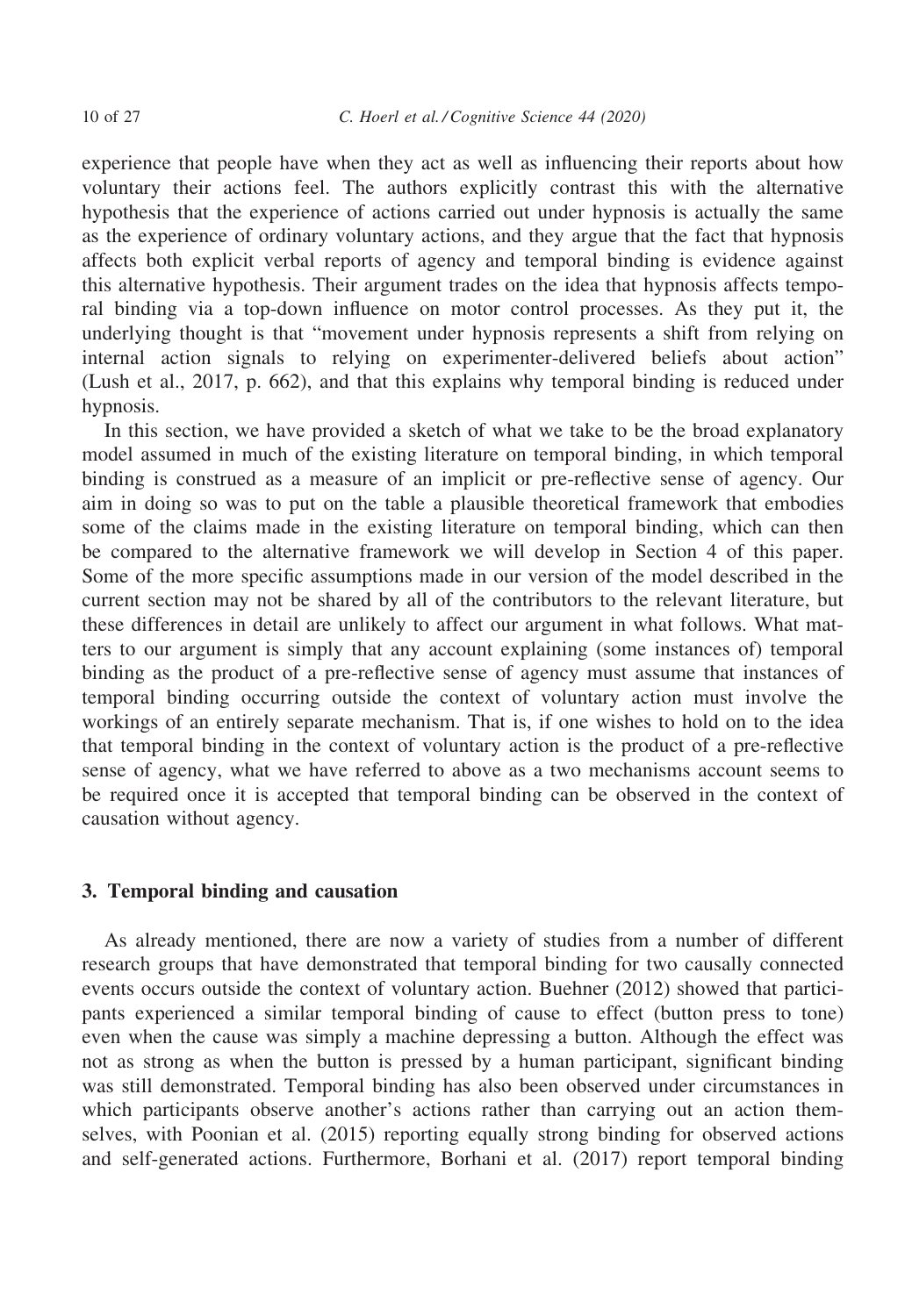even when movements are entirely passive (an experimenter presses down the finger of a participant in order to initiate a tone; see also Buehner, 2015).

As mentioned previously, it has been suggested that these instances of temporal binding occur as a result of a belief in causality having a top-down influence on perception. Noting that temporal proximity can serve as a cue to causation, researchers have suggested that the psychological relation between time and causation is bidirectional (Blakey et al., 2019; Buehner, 2012; Vuorre, 2017): Not only does the timing of events influence causal beliefs, causal beliefs, in turn, have a top-down influence on the perception of the timing of events, such that events believed to stand in a cause–effect relation to each other are perceived as occurring closer together in time. (See also Ma, Chen, Kording, & Wei, 2013, who draw on a similar idea to develop a Bayesian cue combination model of temporal binding.)

Our overarching question in this paper is how we should think of the relationship between the temporal binding that occurs in the context of voluntary action and the temporal binding that can also occur outside the context of voluntary action, when participants merely observe a cause–effect sequence. As we said, according to the account sketched in the previous section, these must be two separate types of binding, being brought about by two quite different mechanisms, one of which involves the purported pre-reflective sense of agency. In Section 4, we will develop an alternative account, which does not appeal to the notion of a pre-reflective sense of agency, but instead construes even cases in which temporal binding occurs in the context of voluntary actions as ones in which the mechanism by which such binding is produced is a top-down influence of causal belief on perception. By way of working toward this account, we will use this section to point out a crucial conceptual issue with the interpretation of existing findings of temporal binding in the context of voluntary action, which brings to the fore the question as to whether temporal binding, even in those cases, might not be better construed as reflecting a belief in causality. We will also describe some recent empirical evidence that makes this question particularly pressing.

#### 3.1. Agency and causality: The conceptual issue

In the existing literature that construes temporal binding as a measure of a pre-reflective sense of agency, the notion of a pre-reflective sense of agency is often associated with the idea that agents need to be able to distinguish between events they have brought about themselves and events that came about some other way. Thus, Ebert and Wegner (2010, p. 481) wrote that a "central problem agents face is determining which events they have caused, and which they have not"; similarly, Kühn et al. (2013, p. 1935) discuss the idea of a pre-reflective sense of agency in connection with the idea that "[g]oal-directed action requires the ability to identify the consequences of our behaviour in the external world." Thus, the idea seems to be that of a special phenomenological feature that serves as an indicator that a particular outcome is one that has been brought about by the agent herself.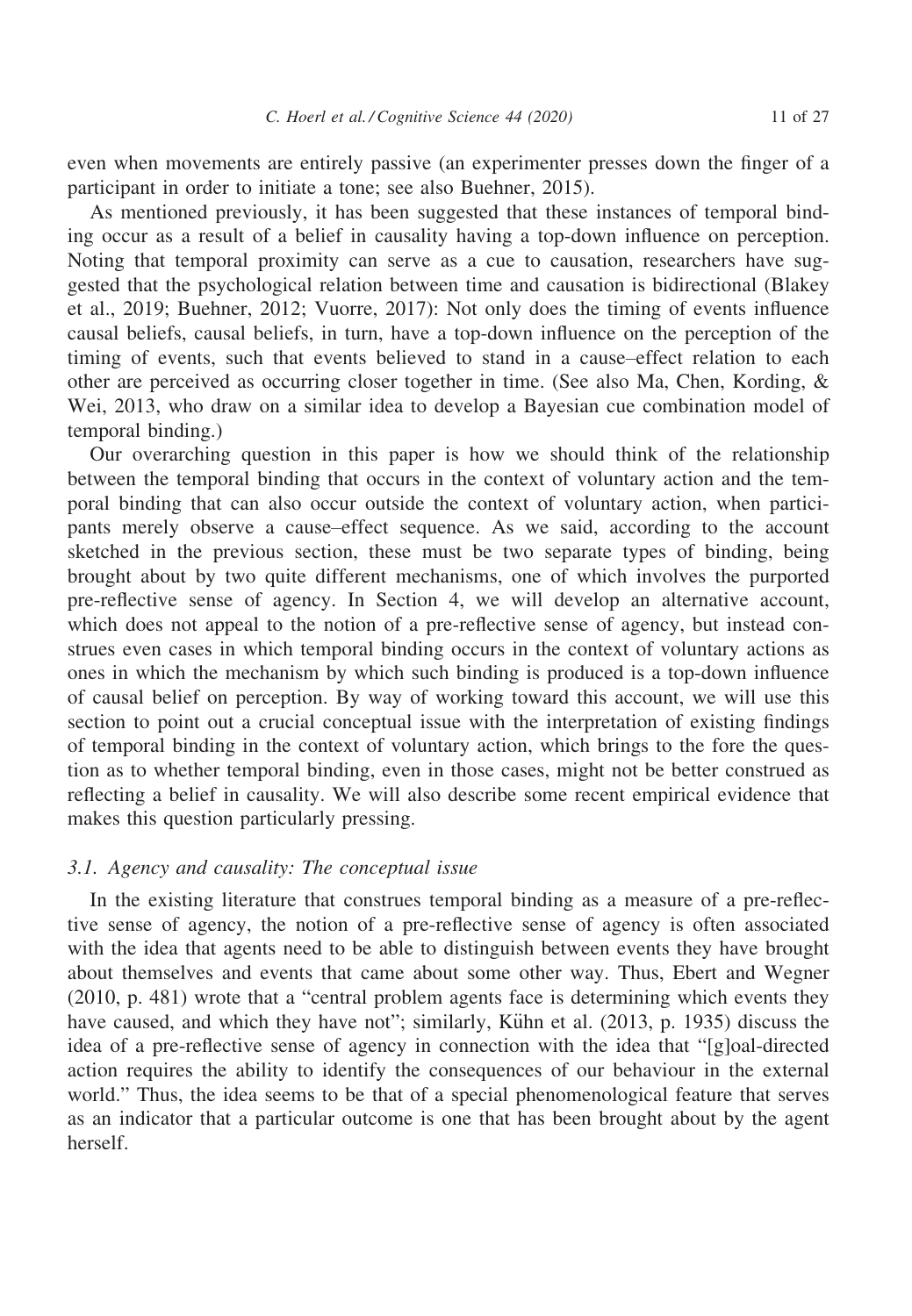In a similar vein, Haggard and Tsakiris (2009, p. 242) also describe the sense of agency as "the experience of being in control both of one's own actions and, through them, of events in the external world." As this description in particular brings out, though, there are at least two separable issues that are at stake in the question as to whether one is the agent who has brought about a particular outcome. First, there is the question as to whether one's own bodily movements and their immediate proximal consequences are one's own doing, or whether they are controlled by something else. In other words, the question here is whether they constitute voluntary movements. In a typical binding experiment, that question might, for instance, be whether one is moving one's finger to depress a button, or whether one's finger is passively pressed onto the button by the experimenter. Secondly, there is the question as to whether one's own bodily movements and their proximal consequences are the causes of other, distal, events that may also have been brought about by some other cause. In a typical temporal binding experiment, that question might, for instance, be whether one's finger pressing on the button caused a subsequent tone.

Note that this second question, as such, is actually not a question specifically about agency. It could be rephrased as a question simply about two events—call them  $x$  (the button press) and  $y$  (the tone)—and whether or not a cause–effect relationship obtains between them, irrespective of the further question as to whether  $x$  constitutes a voluntary action. There is already some evidence that temporal binding, even in the context of voluntary action, can be influenced by factors that only bear on this question as to whether  $x$ causes y in a particular situation, such as statistical contingency (Moore et al., 2009), explicit causal beliefs about whether or not there is a causal relationship between  $x$  and  $y$ (Desantis et al., 2011), or the congruency between x and y (Ebert & Wegner, 2010). If there is a question as to "which events they have caused, and which they have not" that participants face in these studies, it is arguably simply the question as to whether  $x$  causes y, and the information participants are provided with affects temporal binding because it affects participants' causal beliefs about the relationship between  $x$  and  $y$ .

Our argument is thus that we need to draw a clear distinction, even in cases in which temporal binding occurs in the context of a voluntary action, between the claim that it is a measure of a pre-reflective sense of agency and the claim that it is a consequence of a belief that the two events that are being bound together stand in a cause–effect relationship. The latter is simply a belief about a causal connection between two events, conceived of as two events, irrespective of the further question as to whether one of them constitutes a voluntary action.

## 3.2. Disentangling agency and causality

In light of these considerations, it might also be useful to return once more to Haggard et al.'s (2002) original study. The conclusions that Haggard et al. (2002) arrived at in their study were based on their belief that the only thing that varied between their conditions was the nature of the event that preceded the tone, that is, whether it was a voluntary action, an involuntary movement, or an audible click. However, as highlighted by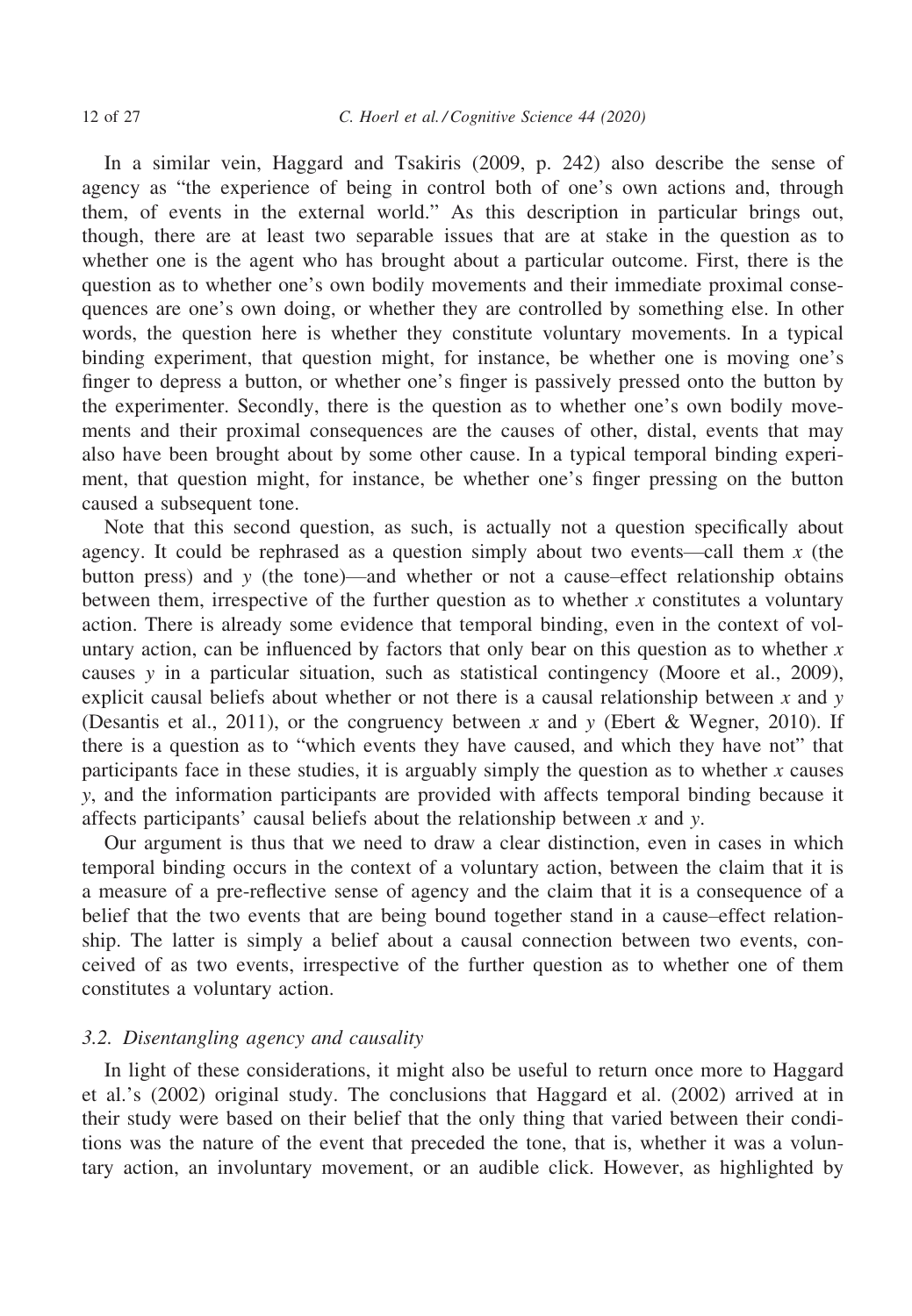Buehner (2015), what also varied between the three conditions used by Haggard et al. (2002) was the presence of a plausible cause–effect structure between the two events participants had to time. It is true that the three conditions were alike in so far as the same relations of approximate temporal contiguity and contingency obtained between the stimuli in each case, but it is well-known that causal induction can also be heavily influenced by domain-specific prior beliefs, which are typically regarded as constraining the set of events that are regarded as candidate causes (Ahn, Kalish, Medin, & Gelman, 1995; Griffiths & Tenenbaum, 2009). This is particularly the case in situations in which there are few other cues to causal structure. We believe that in Haggard et al.'s (2002) study, the nature of the initial event in each condition is likely to have led participants to infer (indeed, correctly) a cause–effect structure only in one of them—the voluntary action condition in which the participants pressed a button that resulted in a tone—and a common cause structure in the other two. Participants can be expected to be familiar with the idea that a button press can cause things (even after a delay—think pressing the button on a pedestrian crossing; see also Bechlivanidis, Schlottmann, & Lagnado, 2019). By contrast, if participants simply experience one of their hands twitching involuntarily and then subsequently hear a tone, in the absence of any discernible mechanism that might connect these two events, it is much less likely that they will perceive the former to be the cause of the latter, rather than perceiving them as two separate events both brought about by the researcher running the experiment (which was indeed the case in Haggard et al.'s experimental setup). Similarly for hearing the click of a sham TMS and then hearing a tone. As such, it may actually be the belief in a cause–effect relationship between two events that drove the observed binding effect, rather than intentional action more specifically.

That studies aiming to show effects of voluntary action on temporal binding have to avoid confounding agency and causality is now typically acknowledged. The general theoretical approach that typically informs such studies is exemplified by Borhani et al. (2017, p. 882), who still endorse the claim that temporal binding can act as a measure of a sense of agency, but restrict this claim to "a component of binding attributable to intentional action, over and above other factors"—a component which emerges when comparing temporal binding in a condition involving intentional action with the temporal binding that also occurs in a suitable control condition not involving intentional action but just the observation of two causally connected events. Thus, on this view, there are further factors, other than sense of agency, that can determine whether temporal binding occurs. This is framed, though, as an empirical rather than a theoretical challenge; that is, it is taken to imply that experimenters using temporal binding as a measure of sense of agency need to exclude these factors.

Borhani et al. (2017) do not consider the possibility that an explanation of temporal binding on which it is construed as a measure of causal belief might actually provide an alternative to explanations of temporal binding that invoke the idea of a pre-reflective sense of agency. A recent study showing that this possibility needs to be taken seriously comes from Suzuki et al. (2019). They used a virtual reality setup with tactile stimulation to match perceptual stimuli for temporal and spatial information in a condition involving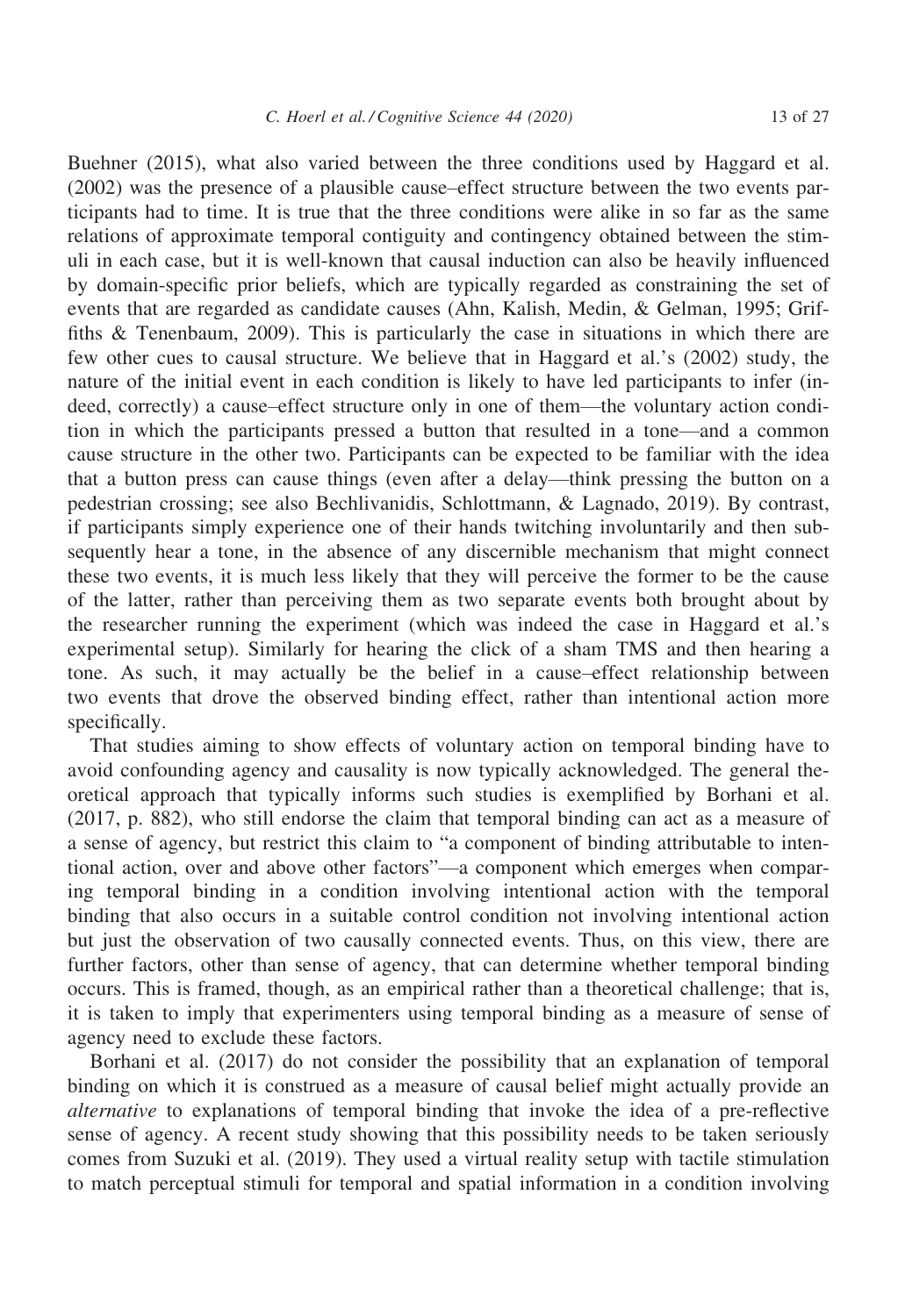intentional action and a condition involving mere observation of a causal sequence, and they found binding effects of identical magnitude across both types of condition. As they argue, it could thus be that the differences in temporal binding found in other studies featuring both an intentional action condition and a mere observation condition are not due to agency making an additional contribution to binding, but rather to other factors—for example, the presence of additional cues in the intentional action condition that increases the precision of event timing.

We therefore think that it is at least worth considering the idea that temporal binding in general is a measure of causal belief, and in the next section, we will outline an alternative theoretical framework elaborating this idea. As Suzuki et al. (2019, p. 851f.) argue, "in-principle protection for the position that temporal-binding effects, at least partially, reflect agency has previously been provided by the fact that the same magnitude of temporal binding has never been shown for intentional-action conditions and nonintentionalaction conditions. [...] Our present results demonstrate that such a position is no longer defensible." One issue one might raise about their argument, though, is how plausible it is to claim that all discrepancies in temporal binding found in other studies comparing an intentional action condition with a mere observation condition can be explained in the way they suggest. We will therefore look in particular at the question as to whether an account that construes temporal binding as a measure of causal belief has additional resources to explain such discrepancies. As we will explain, there are in fact existing considerations from the literature on causal induction that should lead us to expect that facts about the extent to which one is actively involved in bringing about an event can influence beliefs about whether or not that event is the cause of another event. If temporal binding is a measure of causal belief, this could provide an explanation as to why binding is stronger in certain conditions involving voluntary action that turns only on factors about causal inference, rather than appealing to the idea of a pre-reflective sense of agency in the way the model sketched in Section 2 does.

#### 4. Toward an alternative conceptualization of temporal binding

In Fig. 2, we sketch an alternative to the theoretical framework we described in Section 2, which incorporates the idea that temporal binding, even when it occurs in the context of voluntary agency, is in fact the result of a belief in causality. Again, we should stress that this sketch of an alternative explanation of temporal binding and its relation to self-attributions of agency constitutes a considerably simplified model.

While this alternative model is also meant to include cases of binding occurring in the context of voluntary action, it differs from the one described in Section 2 in a number of crucial respects. Two differences are particularly noteworthy. First, nothing equivalent to the "pre-reflective sense of agency" postulated in the previous model features in this alternative model. The new model is neutral as to whether or not such a thing exists (though see Grünbaum, 2015; Paglieri, 2013); it just implies that temporal binding can be explained without appealing to this notion. Secondly, the variable assumed to underlie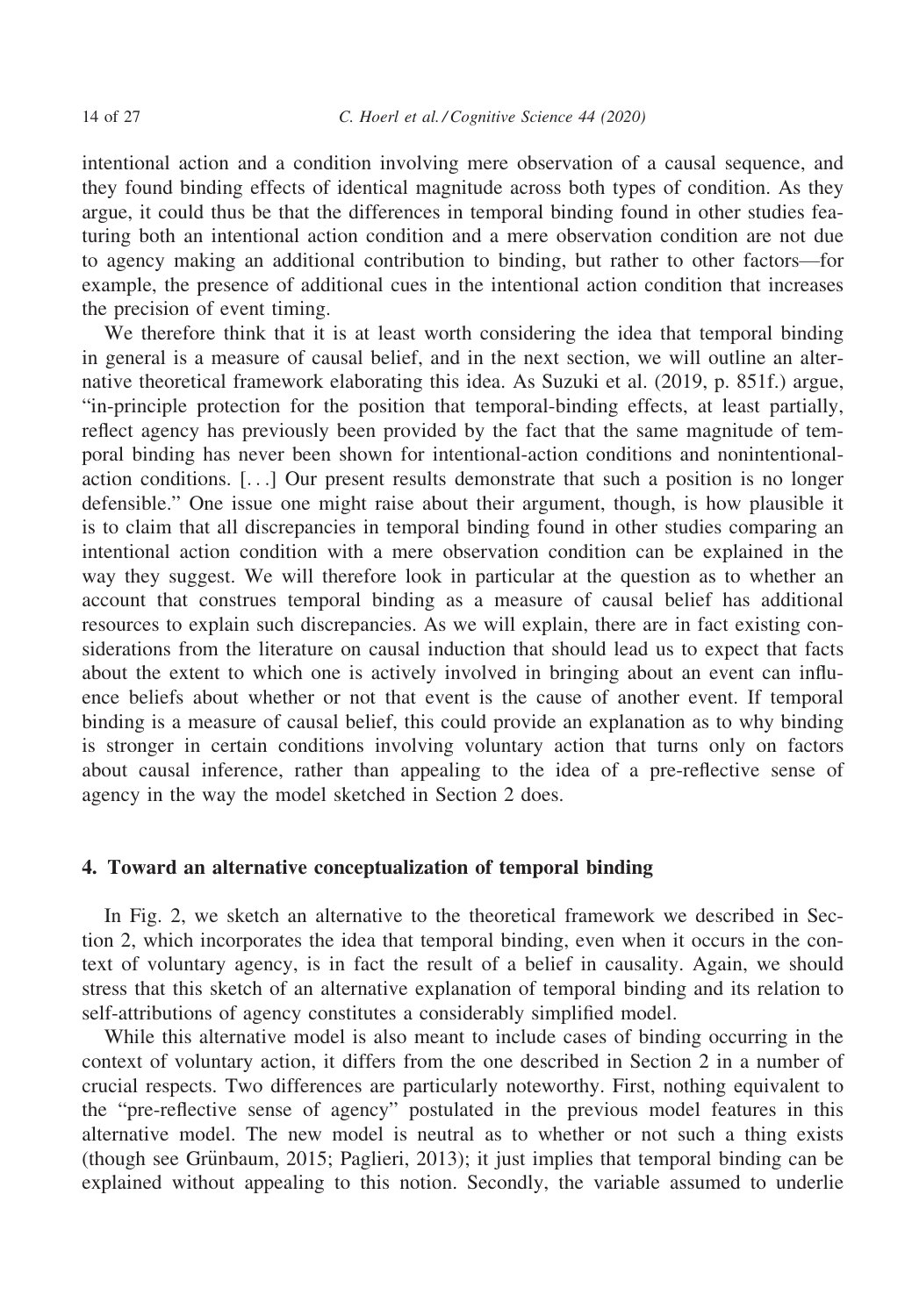binding in this new model is a belief in a causal relation between the two events that are bound together, rather than anything specifically to do with agency as such (though we will shortly return to ways in which agency might nevertheless be relevant to binding on this model, too).

## 4.1. Two different types of agency judgments

In contrast to the previous model, this new model also explicitly distinguishes between two different types of judgments about agency, which in turn reflect two different kinds of agency beliefs. In doing so, it makes explicit the distinction we drew in the preceding section between the two separate issues that might be at stake in the question as to whether an event was due to oneself or came about in some other way. The causal belief listed on the left—"I caused  $x$ "—is meant to correspond to a scenario in which what is at issue is the question as to whether one intentionally carried out a particular bodily movement (along with causing its immediate proximal consequences) as contrasted, for instance, with one's body having been moved passively (i.e., "x" here stands for the bodily movement and its immediate proximal consequences). As an example, the question here may be whether one actively pressed a button, or whether one's finger was moved passively to depress the button. By contrast, the causal belief listed in the middle—"I caused y by causing  $x^{\prime}$ —corresponds to a scenario in which what is at issue is the question as to whether it was one's action that caused a distal event, rather than that event



Fig. 2. Proposed alternative theoretical framework for explaining temporal binding both within and outside the context of voluntary action.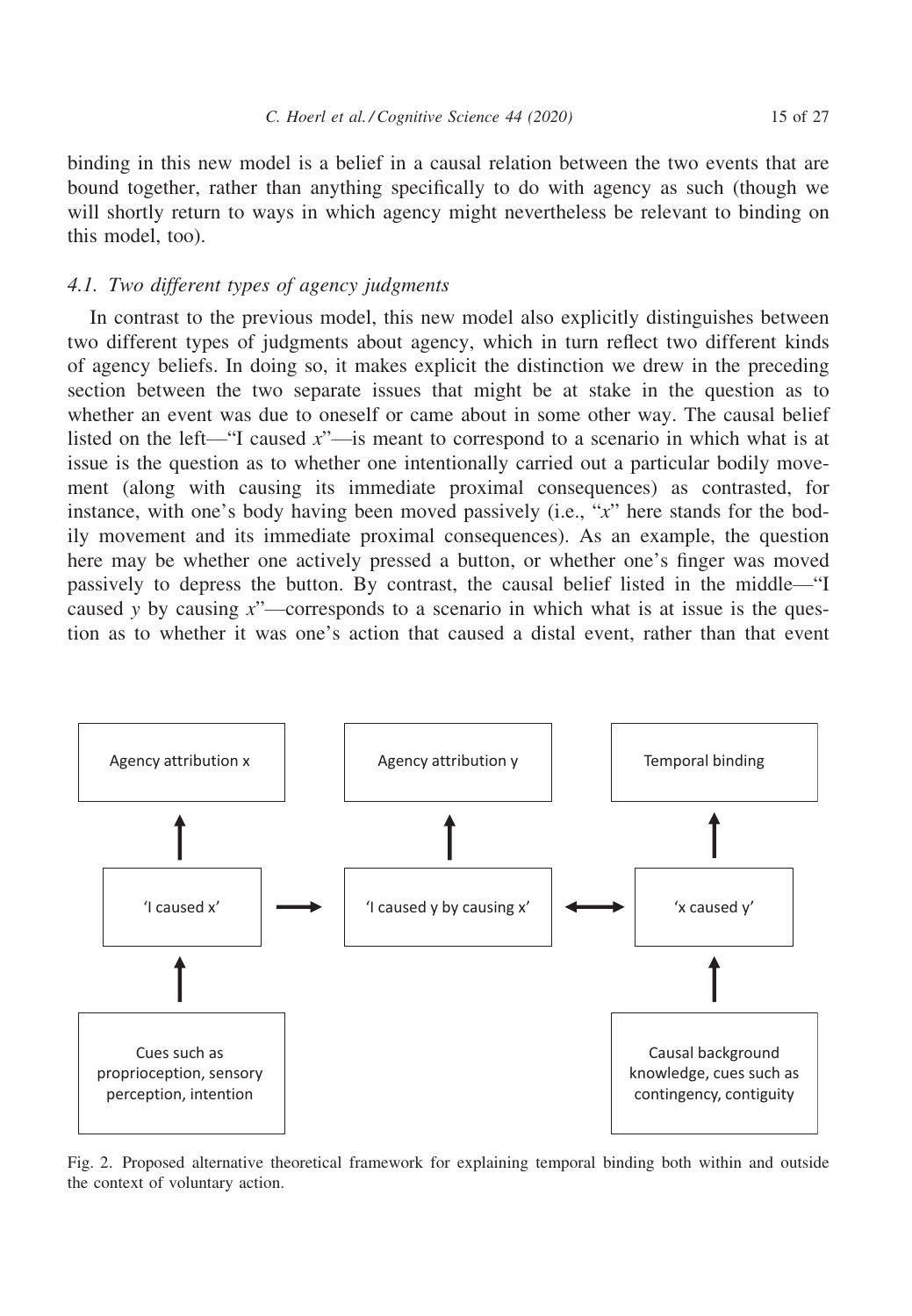having some other cause—for example, whether by pressing the button one also caused a subsequent tone (i.e., "y" stands for the distal event, such as a tone).

What grounds these judgments about agency? Our model identifies two different classes of cues or background knowledge that ground people's agency judgments, which we take to be sufficient to explain people's ability to make such judgments (when they can do so, which is of course not always the case). The first are the cues underlying the judgment "I caused x," where this refers to the judgment that one actively brought about a particular bodily movement and its immediate proximal consequences, rather than, say, one's body having been moved passively. We assume that, in making such judgments, people can rely on a number of different types of cues—cues associated with what, at the beginning of Section 2, we referred to as a sense of agency in the broad sense, rather than specifically the narrower notion of a pre-reflective sense of agency. For instance, in the case of being moved passively, a conscious intention to carry out the movement will be lacking, the movement may also be unexpected and be experienced as unpredictable, and in addition, one will typically be aware of sensations of resistance and pressure of a kind not encountered when intentionally carrying out the movement oneself. Conversely, in a case in which one does intentionally move one's body, one's judgment that one does so can be grounded in one's intention to do so, combined with the proprioceptive awareness of one's bodily movements and muscular activity, as well as one's sensory awareness of the immediate sensory consequences of the interactions between one's body and the environment.

This leaves the second type of agency judgment—"I caused y by causing  $x$ "—which is a judgment of agency regarding a distal event. As we noted before, such explicit judgments of agency regarding distal events ("I caused  $y$  by causing  $x$ ") quite generally need to be seen as reflecting a combination of the belief underlying the first type of agency judgment regarding one's bodily movements and their immediate proximal consequences ("I caused x") together with the further belief that one's bodily movement and its proximal consequences caused a distal event  $("x \text{ caused } y")$ . As we explained, the latter is simply a belief regarding a causal connection between two events, which an individual can hold also without thinking of the relevant events as having been brought about by herself. Thus, as far as what grounds that latter belief, we assume that it is formed on the basis of the usual cues appealed to in the literature on causal learning, such as information about covariation, contingency information, or existing causal background knowledge, such as knowledge about a particular causal mechanism connecting x and y or knowledge of causal generalizations (see, e.g., Lagnado, Waldmann, Hagmayer, & Sloman, 2007).

## 4.2. Temporal binding as a measure of causal belief

Turning now again to temporal binding, the new model thus states that such binding reflects just such a causal belief—"x caused y"—which in the example we have been considering would be the belief that the button press caused the tone. As this type of belief is one that an individual could also have in the absence of attributing x and/or y to his or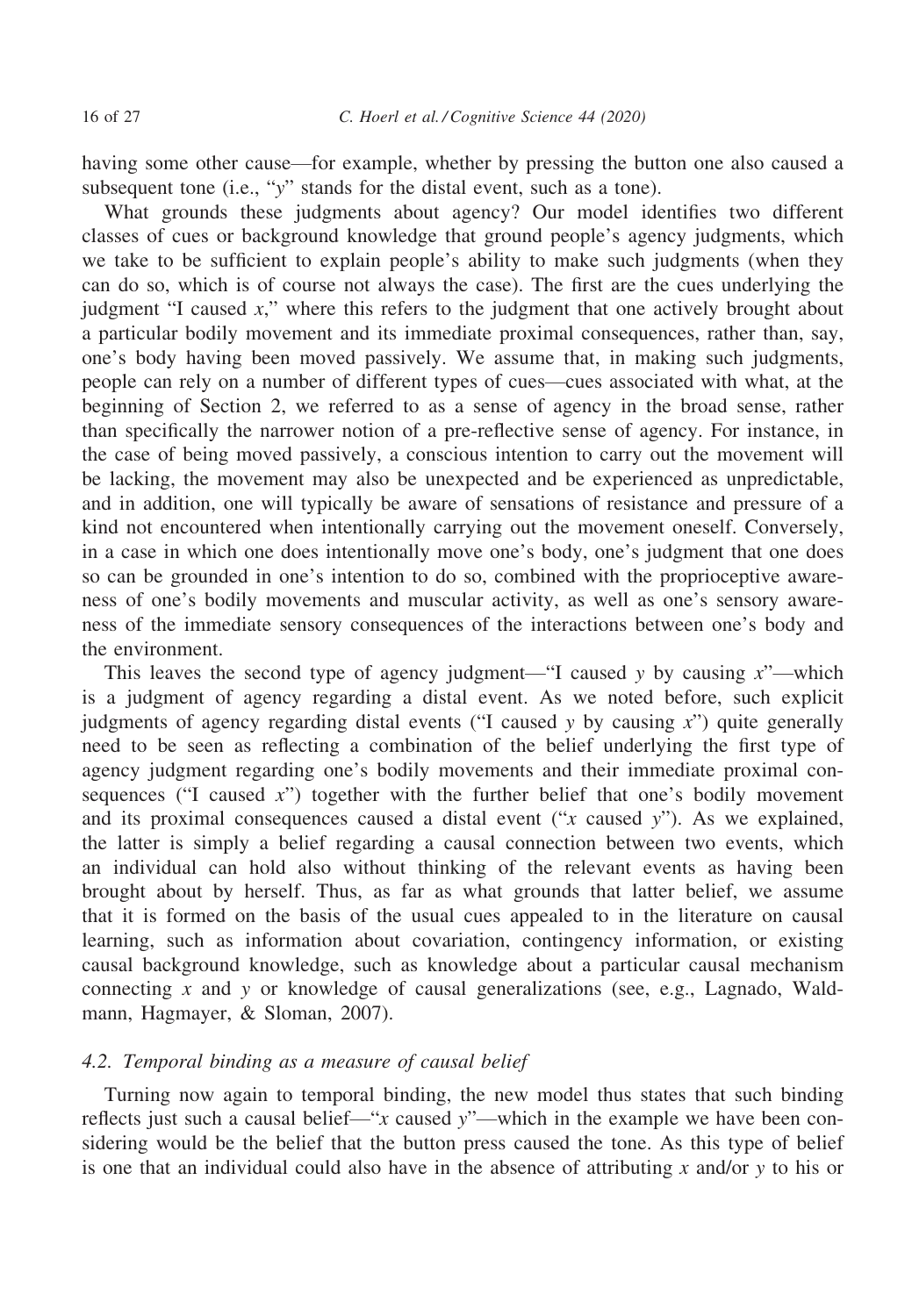her own agency, our model straightforwardly incorporates findings showing that temporal binding can also occur in connection with cause–effect pairs that do not involve agency.

If our model construes temporal binding as a measure of causal belief, does that imply that binding does not measure anything of interest that could not also be measured simply by asking participants whether they believe that there is a causal connection between the two events? To some extent, this is an empirical question that is as yet unanswered because to date temporal binding studies do not typically include asking participants the relevant causal questions. However, it is not difficult to think of reasons why temporal binding, even if construed as a measure of causal belief, might serve as a more "implicit" measure that can pick up things not picked up by the "explicit" measure of simply asking people causal questions. As we will discuss further below, human causal inference is governed by a number of different principles that are typically opaque to the reasoner herself. This itself makes it possible that people's intuitive belief about the causal connection between two events differs from what they would say if asked for explicit judgments about the causal relation between them. Moreover, as we will also discuss, humans have a tendency to identify one event as the cause of a given effect, making them more biased toward giving binary answers to causal questions (especially about singular causal relationships, which is what binding studies involve), whereas temporal binding might serve as a more sensitive continuous measure of the degree to which participants regard one event to be the cause of another. We will return to potential examples of temporal binding being thus sensitive to perceived differences in degree of causality below.

The idea that there are more "implicit" and more "explicit" ways in which people make causal inferences, and that the results of these can diverge from one another, is already familiar from research on causal induction. As Kuhn and Dean (2004, p. 261) argue, "individuals have available a repertory of different inference strategies or rules (reflecting different criteria for inferences of causality) from which they select variably across occasions," potentially leading to discrepancies in their responses to different ways of probing their causal beliefs. On our proposed account, temporal binding, while being construed as a measure of causal belief, might constitute a measure sensitive to aspects of human causal inference that are not readily apparent from people's explicit causal judgments. In other words, what we are calling causal belief, too, might come in a more pre-reflective variety that is not easily accessible to verbal report but still expresses itself through temporal binding.

As we have said, our model can straightforwardly accommodate the finding that binding for a cause–effect pair of events can also occur in the absence of agency, because it construes binding as a measure of a belief in causality, rather than, more specifically, a pre-reflective sense of agency as assumed in the model presented in Section 2. However, as we have noted previously, temporal binding is typically stronger in the context of voluntary action, and there are a variety of manipulations affecting higher-level processes that have an influence on explicit judgments about agency, but also, at the same time, influence temporal binding. In the model presented in Section 2, the influence of these higher-level processes on temporal binding was explained in terms of top-down influences on motor processes, which in turn were hypothesized to impact the purported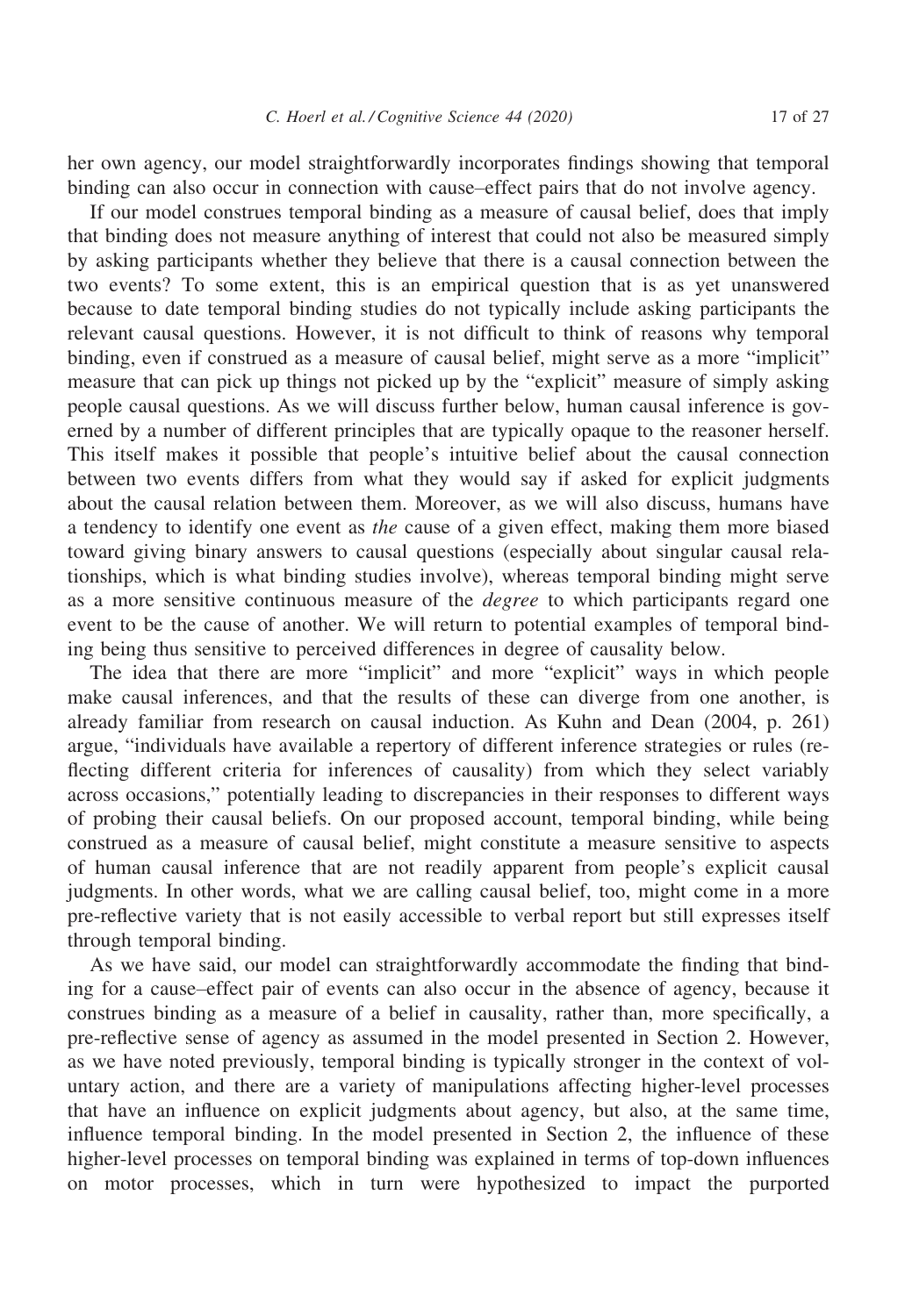pre-reflective sense of agency assumed to underpin temporal binding. Since our model does not appeal to the idea of a pre-reflective sense of agency, it cannot explain these effects in this way. Thus, the key question we now turn to is how our alternative model can explain findings that suggest that binding is stronger in the context of voluntary action and that it is (at least sometimes) affected by variables that also influence explicit judgments of agency.

# 4.3. Explaining the effects of agency

We believe that there is a natural way in which our model, too, can account for the influence of higher-level processes that typically affect explicit judgments of agency, and of agency in general, on temporal binding. The element of our model that they have an influence on are the beliefs about agency ("I caused  $x$ " and "I caused y by causing  $x$ "). Thus, for the relevant findings to fit in with our model, these beliefs about agency must themselves be able to influence beliefs about the causal connection between two events. This is represented in our model in terms of a two-way interaction between the belief underlying agency attribution regarding the distal event ("I caused y by causing  $x$ ") and the causal belief construed to underlie temporal binding ("x caused y"). That is to say, while the causal beliefs that underlie temporal binding can feed into beliefs about agency—by allowing agency attributions to be extended to distal effects, rather than just covering bodily movements and their immediate proximal consequences—our model envisages that there is, in turn, also a way in which beliefs about agency can influence causal beliefs. (We note here that there might perhaps also be additional reasons why the interaction between the two different first-person agency beliefs, too, should be construed as bidirectional rather than unidirectional, as depicted in our model. But we can set this question aside for present purposes.)

How exactly might beliefs about agency have an influence on the degree to which one particular event x is judged to be the cause of another particular event  $y$ ? We believe that the existing literature on causal judgment already contains the materials for spelling out ways in which this might happen. We focus on two issues in particular, which are sometimes referred to as structure induction and causal selection, respectively.

Structure induction (Lagnado et al., 2007; Meder, Mayrhofer, & Waldmann, 2014; see also Griffiths & Tenenbaum, 2005, 2009) refers to the individual's confidence that there is a cause–effect relationship between x and y in the first place, rather than the causal structure of the situation being one in which x does not in fact cause y. Thus, the question at issue in structure induction is the binary one as to whether or not  $x$  causes  $y$ . Yet, even in cases in which x is clearly among the factors involved in  $y$ 's occurrence, there may be reasons as to why it is not considered the cause of y. In most causal scenarios, there are a variety of factors that are involved in bringing about the effect, but people typically judge only one or a small number of them to be the cause (or causes) of the effect, whereas the rest are considered to be background conditions, or at any rate causes to a lesser degree. This is what is referred to as causal selection (Hesslow, 1988; Hilton, 2017; Lewis, 1973).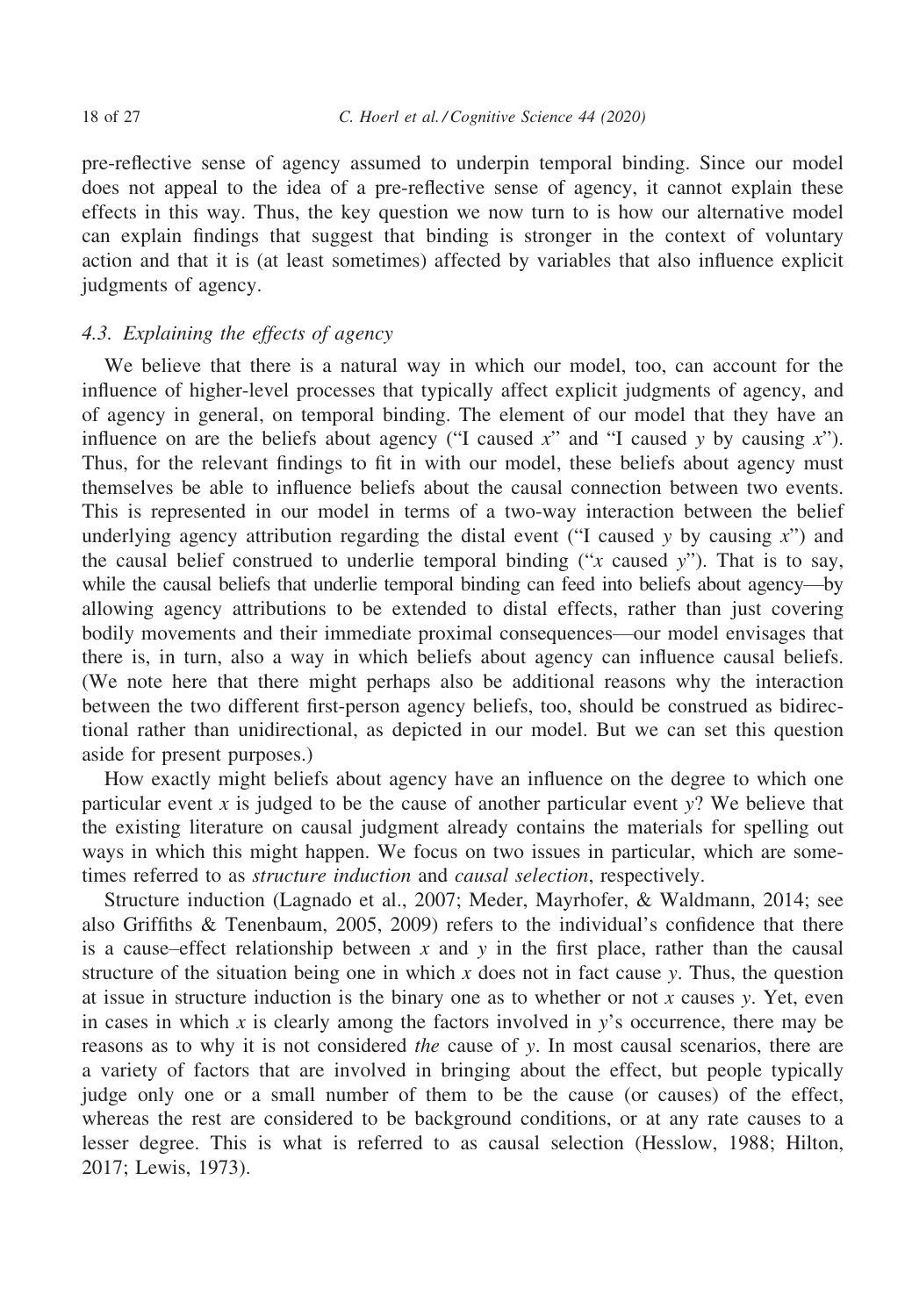## 4.3.1. Causal structure induction

Taking structure induction first, how might factors that influence people's beliefs about the extent to which they are themselves responsible for an event  $x$  also have an influence on their beliefs about there being a cause–effect relationship between  $x$  and a further event y, rather than there being some other type of causal structure in place? When there is a correlation between an event  $x$  and a subsequent event  $y$ , the most likely alternative causal structure to a cause–effect relationship between x and y is one in which x and y in fact have a common cause, rather than being directly causally related (compare our discussion of Haggard et al.'s (2002) study in the preceding section). Note that, if x is a bodily movement, the presence of such a common cause structure would imply that it is not in fact the participant who actively carries out that bodily movement, but rather that their bodily movement is actually caused by something other than the participant, which also causes y via a separate causal route. Thus, conversely, the more confident the participant is that she is actively bringing about  $x$ , the more she will also judge that she can rule out the possibility that  $x$  and  $y$  in fact have a common cause (see Hagmayer, Sloman, Lagnado, & Waldmann, 2007).

This is one way of explaining the results of Borhani et al.'s (2017) study, in which they found binding of a different magnitude in a condition in which participants actively pressed a button compared to a condition in which the button push was achieved by the experimenter pressing down the participant's finger. Borhani et al. (2017) explain this difference in magnitude in terms of the idea of a pre-reflective sense of agency making a separate contribution to binding that is lacking in the condition involving just a passive movement (i.e., that there is an additive effect of two separate mechanisms). But another way of explaining the difference is that the participant's belief that the button press causes the tone is stronger in the voluntary action condition: The fact that the button press is under their control makes it easier in this condition to rule out an alternative, common cause, structure, in which it is in fact the experimenter who brings about both the button press and, separately, the subsequent tone.

Related ideas are familiar from philosophical discussions of interventionist approaches to causation (see, e.g., Woodward, 2003). Put briefly, according to interventionism,  $x$ causes y if there is an invariant relationship between  $x$  and  $y$  that holds under a range of interventions, where for something to count as an intervention requires a specific set of formal criteria to be met. In particular, for something to count as an intervention in this sort of case, its impact on the causal system that consists of x and y must be "surgical": Ideally, it must have an influence only on x, without also itself having any influence on  $y$ other than by influencing x, and it must have an influence on x that decouples x from any other factors that could otherwise influence y. In the literature on interventionism, it is often noted that humans, in so far as they conceive of themselves as agents, think of their own actions as meeting the definition of an intervention, thus understood. In so far as they reason along the lines of interventionist principles, it is therefore to be expected that they have more confidence in their structure induction judgments in situations in which they also judge themselves to be the agents who bring about certain events (see also Lagnado & Sloman, 2002, 2004, 2006).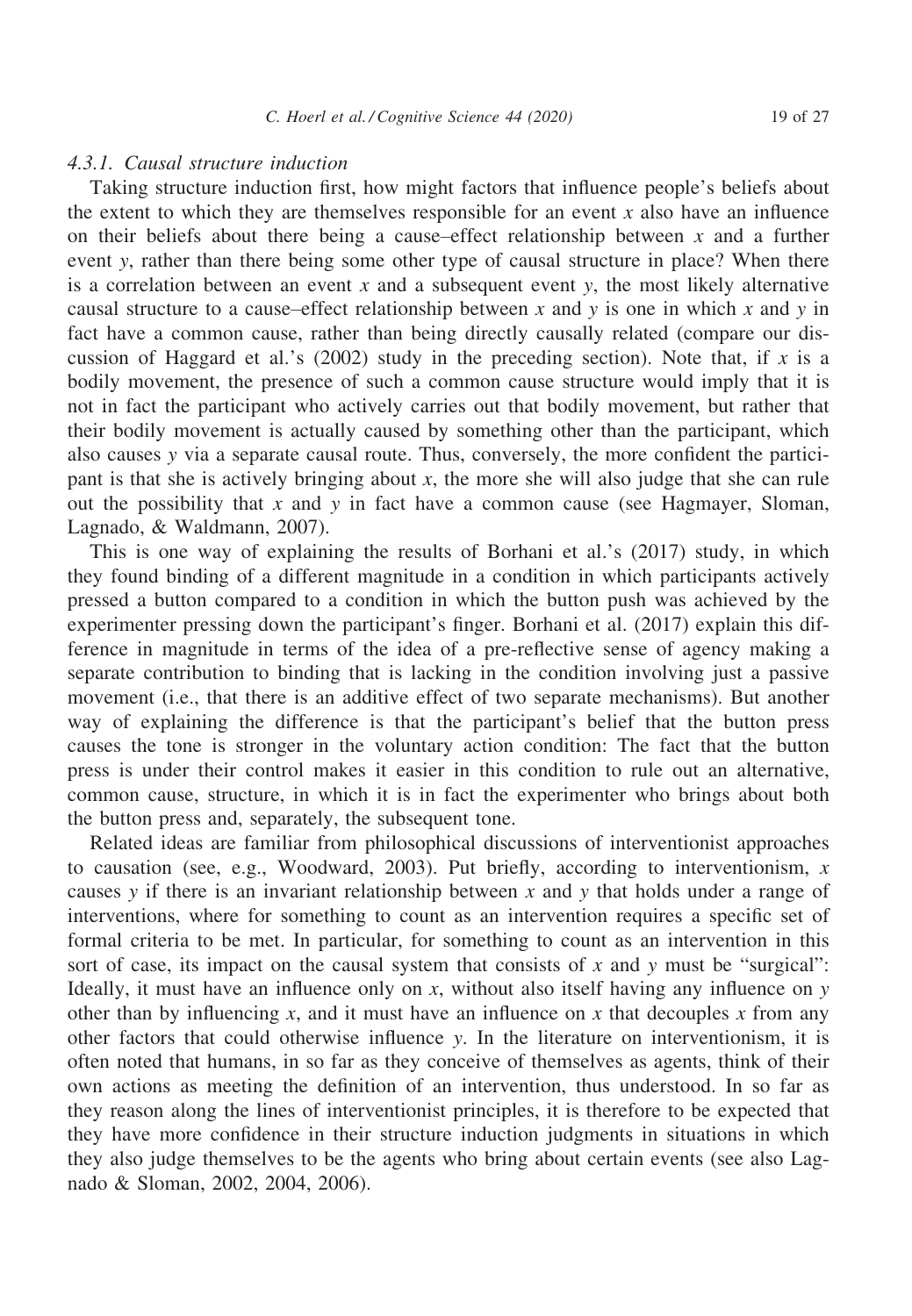Thus, general principles of causal structure induction might be able to explain why some manipulations that affect participants' judgment about the extent to which they are the cause or in control of the events they observe also affect the strength of temporal binding, even if binding itself is simply a measure of causal belief.

## 4.3.2. Causal selection

Turning to causal selection, we now consider how the principles governing this aspect of causal cognition, too, might play a role in determining the strength of temporal binding under particular conditions.

Principles of causal selection might, for instance, explain the results of a study by Berberian et al. (2012) examining binding in a partially automated setting. This study used a flight simulator, and participants' task was to change a virtual aeroplane's heading using an autopilot interface. There were four different conditions, which differed in the extent to which aspects of the change of heading were under the control of the participant or determined by the autopilot—for instance, in one condition, participants could decide on the new heading themselves, whereas in another, the new heading was selected by the autopilot, and participants just had to press a button to execute the change of heading. In each condition, participants had to judge the interval between the final button press that executed the change of heading and a feedback signal indicating that the change of heading had been successfully carried out, and Berberian et al. (2012) found stronger temporal binding in those conditions in which more factors of the decision were under the participants' control as compared with conditions in which more of the factors were determined by the autopilot. In this experiment, the final button press is clearly only one causal factor that determines the final result, and the different conditions are likely to have an impact on the extent to which participants will judge it to be *the* cause of that result (rather than what simply enables the autopilot to carry out the change of heading). On the model that we are proposing, this would explain the different strengths of binding Berberian et al. found in the different conditions.

Similarly, principles of causal selection might also explain the findings obtained in studies in which coercing participants to perform an action was shown to reduce temporal binding of that action to its outcome when compared to trials in which they were free to perform the same action or not (Caspar et al., 2016).

The principles people use to single out a particular cause as *the* cause of a given effect are typically studied in situations in which several different factors jointly contribute to bringing about a certain effect (as is the case in Berberian et al.'s [2012] study). However, problems of causal selection can also arise in the context of causal chains. In so far as people have a tendency to regard causal relations in causal chains as transitive (see, e.g., von Sydow, Hagmayer, & Meder, 2016), the different events in the chain compete with each other for the status of being the cause of the overall outcome. Cases of coercion are examples of causal chains, as the experimenter causes the participant to carry out a certain action by issuing the instruction to do so, with the participant's action then causing the effect. Thus, if binding is a measure of causal belief, we might find reduced binding in such cases simply because the participant does not regard his or her own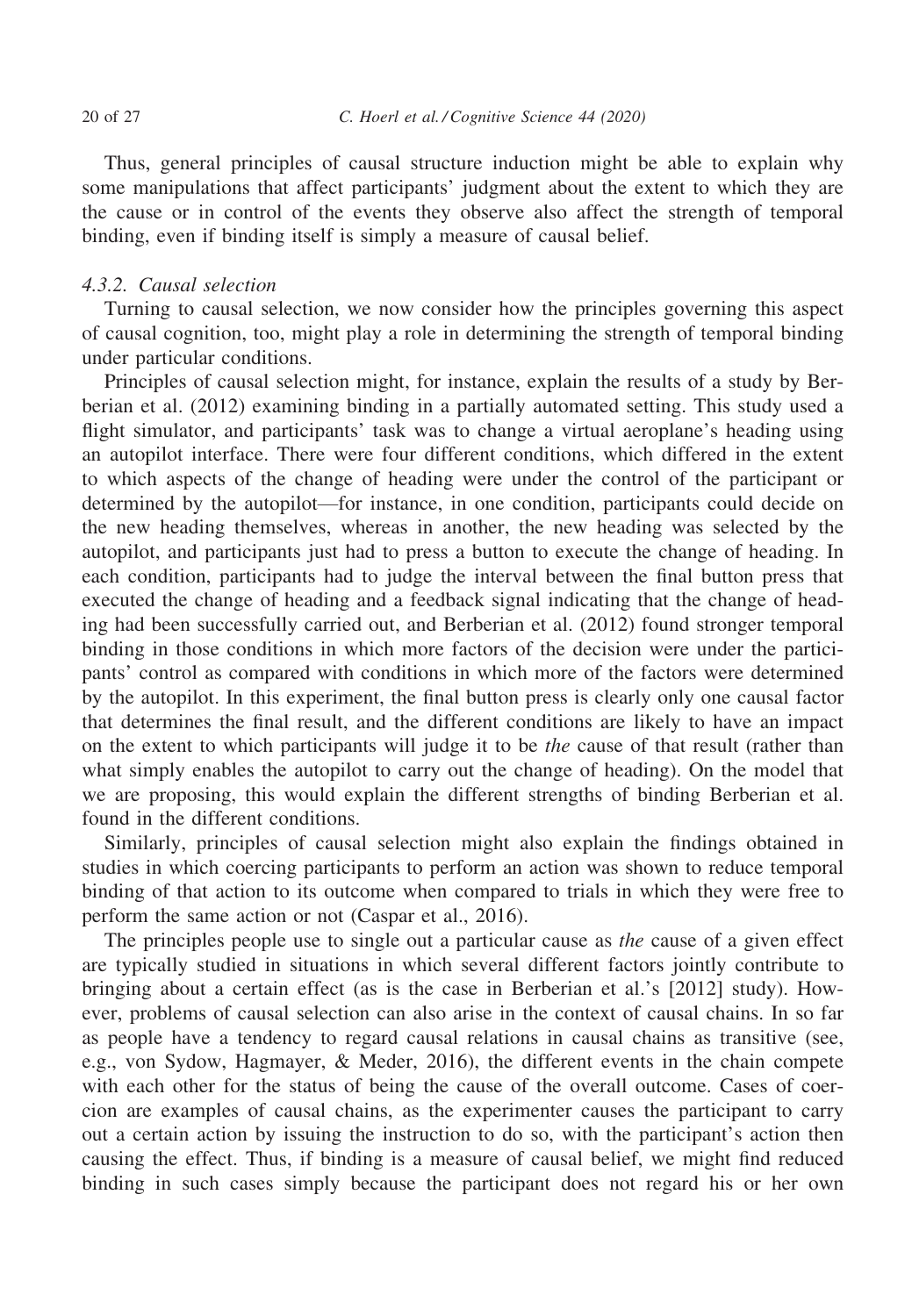action as the cause of the effect, but instead traces the effect back to its root cause, the experimenter's instruction. (There is already some evidence from somewhat different studies that people have a strong tendency to trace an effect to its root cause, particularly in the context of immoral behavior; see Sousa, Holbrook, & Swiney, 2015.)

There is a sense in which all binding studies can be regarded as involving a causal chain, in so far as participants act under the experimenter's instruction, and other studies, too, might be seen as manipulating the extent to which participants will regard the causal relations in that chain as transitive, thus influencing the degree to which they see themselves as the cause of the outcome. A study by Barlas et al. (2018), for instance, examined temporal binding in an "instructed choice" and a "free choice" condition. In the instructed choice condition, participants had to press one button displayed on a screen, whereas in the free choice condition, they had a choice of four different buttons. In either condition, they were asked to respond as quickly as possible as soon as the relevant button or buttons were displayed on the screen. The difference between the instructed choice condition and the free choice condition is again likely to have affected the extent to which participants saw themselves as the cause of subsequent events rather than just a link in an unfolding chain of events. In our model, this would explain why Barlas et al. (2018) found that increasing the number of buttons participants could choose from also increased the magnitude of temporal binding.

Note that, in this analysis, it could still be said that the relative lack of binding in cases involving coercion or a lack of choice alternatives is due to the fact that the participants do not consider themselves responsible for the effect or as acting freely. Similarly, this analysis need not be seen to be in conflict with claims to the effect that coercion induces "a cognitive operation of 'distancing,' or reducing the linkage between one's own decision-making, action, and outcome" (Caspar et al., 2016, p. 590). The idea would rather be that the meaning of claims such as this can be unpacked by appealing to general principles governing causal selection in causal chains (on this, see also Deery  $\&$  Nahmias, 2017), without needing to invoke the idea of a pre-reflective sense of agency.

There are, thus, ways in which an account on which temporal binding is construed as a top-down effect reflecting a belief in causality can nevertheless also accommodate findings that show that the extent to which participants are themselves actively involved in events influences temporal binding. As should be clear, though, the relevant explanations are structurally very different from ones involving the idea that temporal binding acts as a measure of a pre-reflective sense of agency, as discussed in Section 2. As mentioned toward the beginning of this section, our proposed account assumes that there are numerous different factors that ground people's agency self-ascriptions, and where the account connects temporal binding with agency it does not single out any one of them as having any privileged role. Furthermore, on our account, factors connected with agency have an impact on binding only via having an impact on beliefs regarding a causal connection between the two events that are bound together.

The proposed explanations, however, also provide an impetus for further empirical research. For instance, temporal binding has been shown to be affected in a wide variety of conditions such as schizophrenia (Graham-Schmidt, Martin-Iverson, Holmes, &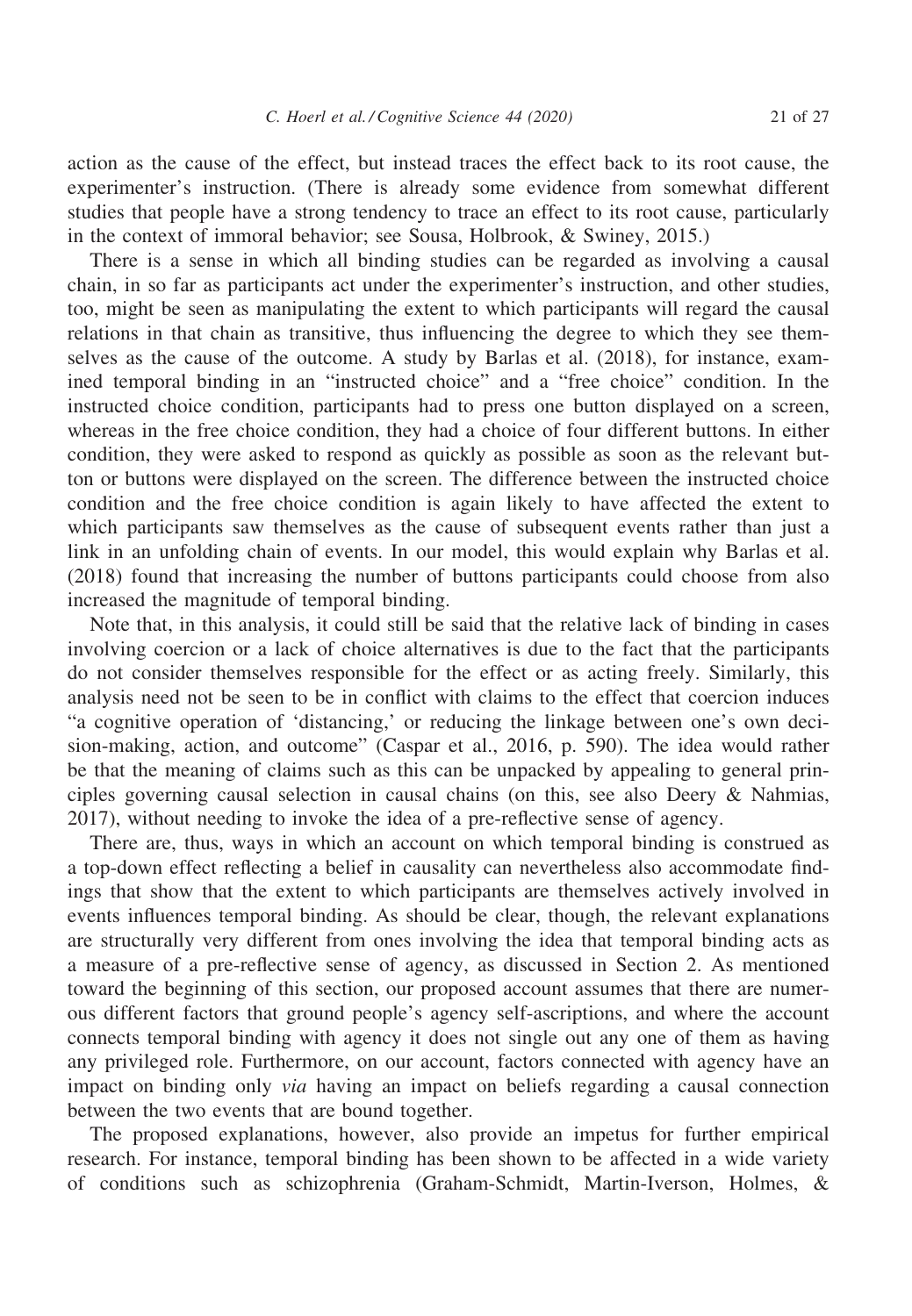Waters, 2016; Voss et al., 2010), Parkinson's disease (Moore et al., 2010), autism (Sperduti, Pieron, Leboyer, & Zalla, 2014), and after administration of ketamine (Moore et al., 2011). Our account allows for the possibility that there might be different mechanisms through which these effects might occur, and thus that they might not have the same explanation across these different populations. For instance, it could be that these conditions affect the cues that ground the belief "I caused  $x$ " (or the interpretation of such cues), it could be that they cause impairments in the ability to use the cues grounding the belief " $x$  caused  $y$ ," or it could be that they have an impact on the principles governing causal selection and structure induction. Thus, our model provides a framework for exploring which particular such factors result in reduced temporal binding in each of those populations, and in particular whether the effect is due to factors specifically connected with agency, or to more general difficulties with causal inference and/or causal perception. (See, e.g., Morris, Griffiths, Le Pelley, & Weickert, 2013; Tschacher & Kupper, 2006 for evidence that the latter are impared in schizophrenia.)

Our account also gives rise to specific predictions that might be tested in other empirical work. In particular, we have suggested that general principles of causal structure induction and causal selection might be used to explain how factors affecting agency can also influence temporal binding. The relevant explanations would thus be undermined, for instance, if it could be demonstrated that such factors affecting agency can have an influence on temporal binding even in cases where it is implausible to think that they also have an effect on structure induction. Similarly, there are a variety of principles involved in causal selection other than those appealed to in our suggested explanations invoking influences of causal selection on binding (Hilton, 2017; Hitchcock & Knobe, 2009; Lagnado & Gerstenberg, 2017). Thus, if our hypothesis that the relevant manipulations affect temporal binding by affecting causal selection is to stand up, temporal binding should also be affected in situations in which these other principles come into play, and the hypothesis would be discredited if temporal binding and causal selection could be shown to come apart (for instance, if binding could be found under conditions in which the action is clearly just an enabling condition).

# 5. Conclusion

Since Haggard et al.'s (2002) influential work, the dominant view in the literature on temporal binding has been that temporal binding can serve as a measure of a pre-reflective sense of agency. As we have seen, proponents of this view can and typically do acknowledge that temporal binding can also occur outside the context of voluntary action. However, they need to assume that such cases involve the operation of a separate mechanism—what we have referred to as a two mechanisms account.

In this paper, we have sought to develop an alternative unitary account of temporal binding, on which temporal binding involves a top-down influence of causal belief on perception. Such an account can naturally explain cases in which temporal binding occurs outside the context of voluntary action. However, as we have also tried to show, such an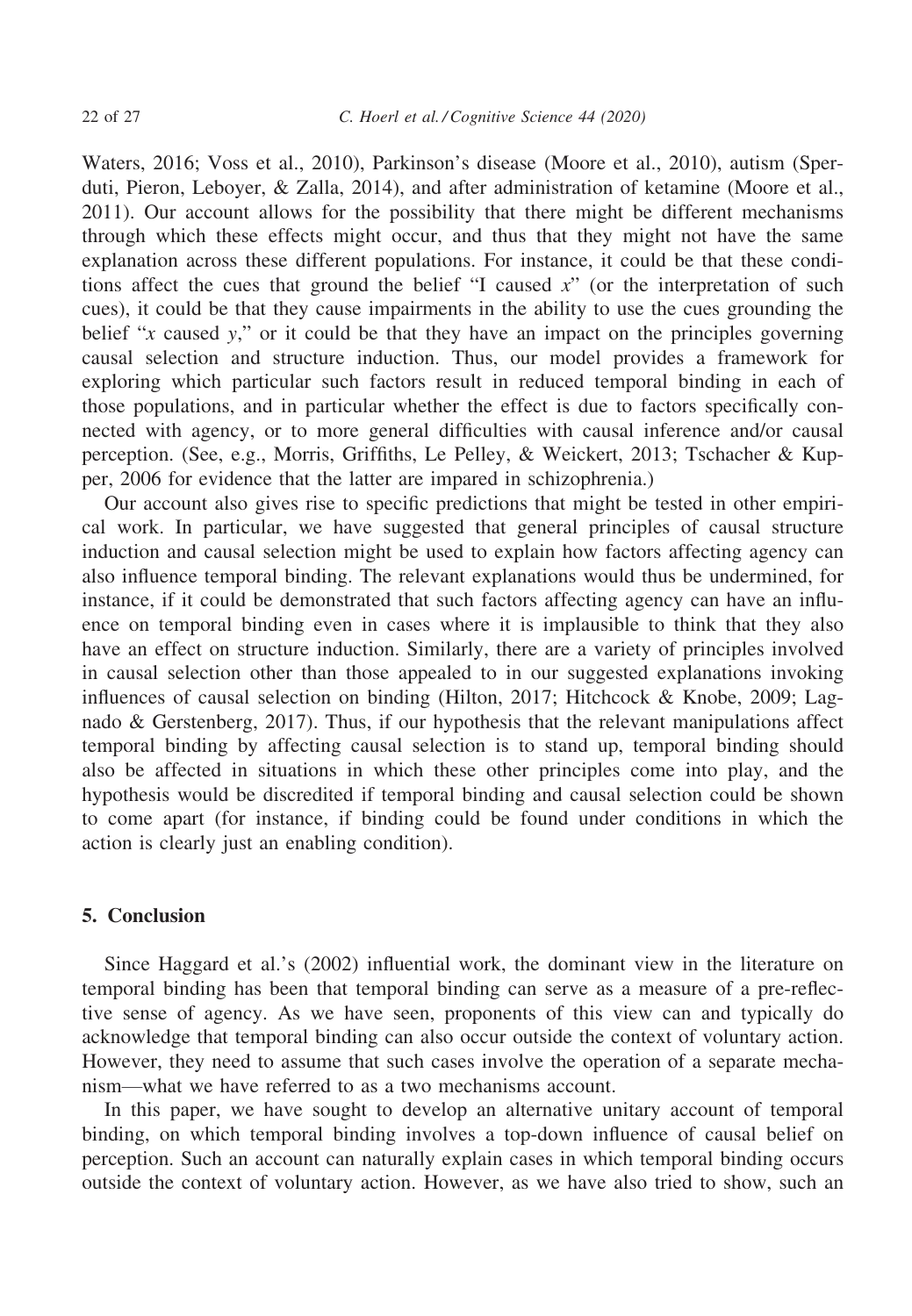account also has resources to explain why temporal binding is normally stronger in the context of voluntary action, and why it can be influenced by factors that affect the extent to which participants see themselves as being actively involved in bringing about the relevant events. Thus, the model we have presented in Section 4 of this paper can serve as a unitary model for explaining temporal binding both within and outside the context of voluntary action. At this stage, this alternative model must clearly still be regarded as speculative. As we have noted, though, it can draw on existing empirical findings that show that manipulating the extent to which people see themselves as being actively involved in the events they observe does not just affect their judgments of agency, but can also affect their judgments about the causal relationships between those events themselves.

We have suggested that a strength of this model is that it provides a unitary way for explaining temporal binding in different contexts. A further strength is that it also allows temporal binding to be explained within the same general overarching framework as temporal reordering effects (Bechlivanidis & Lagnado, 2013, 2016), namely as a result of topdown effects of causal beliefs resulting in subjective time being aligned with basic Humean assumptions about causation (see also Vuorre, 2017). That is, both temporal reordering and temporal binding can be seen as reflecting bidirectional relations between time and causation. Just as temporal cues (namely, temporal order and contiguity) can shape the acquisition of causal beliefs, so can those beliefs shape subjective time itself. Viewing temporal binding in this way does not in itself resolve outstanding issues about the underlying mechanisms (most notably, the extent to which the effect reflects the operation of basic processes involved in time perception itself, for example, Fereday, Buehner, & Rushton, 2019; Wenke & Haggard, 2009); we note that there are also parallel issues about the underpinnings of the temporal reordering effect (Bechlivanidis & Lagnado, 2016). However, positioning the temporal binding phenomenon firmly within the broader literature on time and causation provides a way of viewing it as part of a general pattern in cognition, whereby existing beliefs and assumptions shape subjective experience.

### Acknowledgments

For comments and suggestions, we are grateful to John A. Dewey and four other reviewers for this journal. This research was supported by a Leverhulme Trust Research Project Grant (RPG-2015-267).

#### **References**

- Aarts, H., Bijleveld, E., Custers, R., Dogge, M., Deelder, M., Schutter, D., & van Haren, N. E. M. (2012). Positive priming and intentional binding: Eye-blink rate predicts reward information effects on the sense of agency. Social Neuroscience, 7(1), 105–112.<https://doi.org/10.1080/17470919.2011.590602>
- Aarts, H., Custers, R., & Wegner, D. M. (2005). On the inference of personal authorship: Enhancing experienced agency by priming effect information. Consciousness and Cognition, 14(3), 439–458. [https://](https://doi.org/10.1016/j.concog.2004.11.001) [doi.org/10.1016/j.concog.2004.11.001](https://doi.org/10.1016/j.concog.2004.11.001)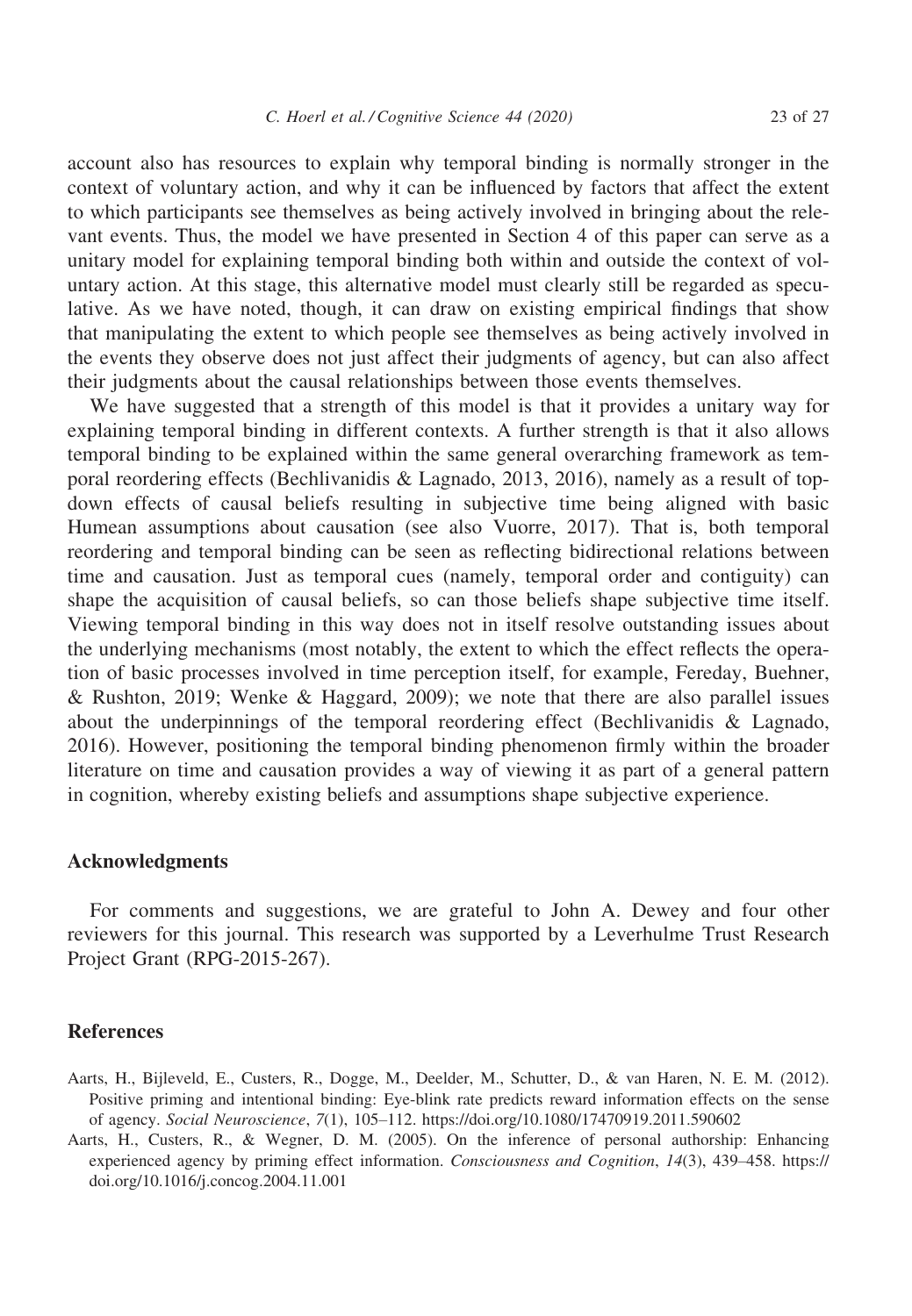- Ahn, W. K., Kalish, C. W., Medin, D. L., & Gelman, S. A. (1995). The role of covariation versus mechanism information in causal attribution. Cognition, 54(3), 299–352. [https://doi.org/10.1016/0010-0277](https://doi.org/10.1016/0010-0277(94)00640-7) [\(94\)00640-7](https://doi.org/10.1016/0010-0277(94)00640-7)
- Barlas, Z., Hockley, W. E., & Obhi, S. S. (2018). Effects of free choice and outcome valence on the sense of agency: Evidence from measures of intentional binding and feelings of control. Experimental Brain Research, 236(1), 129–139.<https://doi.org/10.1007/s00221-017-5112-3>
- Barlas, Z., & Obhi, S. S. (2013). Freedom, choice, and the sense of agency. Frontiers in Human Neuroscience, 7, 514.<https://doi.org/10.3389/fnhum.2013.00514>
- Bechlivanidis, C., & Lagnado, D. A. (2013). Does the "why" tell us the "when"? *Psychological Science*, 24 (8), 1563–1572.<https://doi.org/10.1177/0956797613476046>
- Bechlivanidis, C., & Lagnado, D. A. (2016). Time reordered: Causal perception guides the interpretation of temporal order. Cognition, 146, 58–66.<https://doi.org/10.1016/j.cognition.2015.09.001>
- Bechlivanidis, C., Schlottmann, A., & Lagnado, D. A. (2019). Causation without realism. Journal of Experimental Psychology: General, 148(5), 785–804.<https://doi.org/10.1037/xge0000602>
- Beck, B., Di Costa, S., & Haggard, P. (2017). Having control over the external world increases the implicit sense of agency. Cognition, 162, 54–60.<https://doi.org/10.1016/j.cognition.2017.02.002>
- Berberian, B., Sarrazin, J.-C., Le Blaye, P., & Haggard, P. (2012). Automation technology and sense of control: A window on human agency. PLoS ONE, 7(3), e34075. [https://doi.org/10.1371/journal.pone.](https://doi.org/10.1371/journal.pone.0034075) [0034075](https://doi.org/10.1371/journal.pone.0034075)
- Blakemore, S. J., Wolpert, D. M., & Frith, C. D. (2002). Abnormalities in the awareness of action. Trends in Cognitive Sciences, 6(6), 237–242. [https://doi.org/10.1016/s1364-6613\(02\)01907-1](https://doi.org/10.1016/s1364-6613(02)01907-1)
- Blakey, E., Tecwyn, E. C., McCormack, T., Lagnado, D. A., Hoerl, C., Lorimer, S., & Buehner, M. J. (2019). When causality shapes the experience of time: Evidence for temporal binding in young children. Developmental Science, 22(3), e12769.<https://doi.org/10.1111/desc.12769>
- Borhani, K., Beck, B., & Haggard, P. (2017). Choosing, doing, and controlling: Implicit sense of agency over somatosensory events. Psychological Science, 28(7), 882–893.<https://doi.org/10.1177/0956797617697693>
- Buehner, M. J. (2012). Understanding the past, predicting the future: Causation, not intentional action, is the root of temporal binding. Psychological Science, 23(12), 1490–1497.
- Buehner, M. J. (2015). Awareness of voluntary and involuntary causal actions and their outcomes. Psychology of Consciousness: Theory, Research, and Practice, 2(3), 237–252.
- Caspar, E. A., Christensen, J. F., Cleeremans, A., & Haggard, P. (2016). Coercion changes the sense of agency in the human brain. Current Biology, 26(5), 585–592.<https://doi.org/10.1016/j.cub.2015.12.067>
- Chambon, V., Sidarus, N., & Haggard, P. (2014). From action intentions to action effects: How does the sense of agency come about? Frontiers in Human Neuroscience, 8, 320. [https://doi.org/10.3389/fnhum.](https://doi.org/10.3389/fnhum.2014.00320) [2014.00320](https://doi.org/10.3389/fnhum.2014.00320)
- David, N., Newen, A., & Vogeley, K. (2008). The "sense of agency" and its underlying cognitive and neural mechanisms. Consciousness and Cognition, 17(2), 523–534.<https://doi.org/10.1016/j.concog.2008.03.004>
- Deery, O., & Nahmias, E. (2017). Defeating manipulation arguments: Interventionist causation and compatibilist sourcehood. Philosophical Studies, 174(5), 1255–1276. [https://doi.org/10.1007/s11098-016-](https://doi.org/10.1007/s11098-016-0754-8) [0754-8](https://doi.org/10.1007/s11098-016-0754-8)
- Demanet, J., Muhle-Karbe, P. S., Lynn, M. T., Blotenberg, I., & Brass, M. (2013). Power to the will: How exerting physical effort boosts the sense of agency. *Cognition*, 129(3), 574–578.
- Desantis, A., Roussel, C., & Waszak, F. (2011). On the influence of causal beliefs on the feeling of agency. Consciousness and Cognition, 20(4), 1211–1220.<https://doi.org/10.1016/j.concog.2011.02.012>
- Dewey, J. A., & Knoblich, G. (2014). Do implicit and explicit measures of the sense of agency measure the same thing? *PLoS ONE*, 9(10), e110118.
- Ebert, J. P., & Wegner, D. M. (2010). Time warp: Authorship shapes the perceived timing of actions and events. Consciousness and Cognition, 19(1), 481–489.
- Engbert, K., Wohlschläger, A., & Haggard, P. (2008). Who is causing what? The sense of agency is relational and efferent-triggered. Cognition, 107(2), 693–704.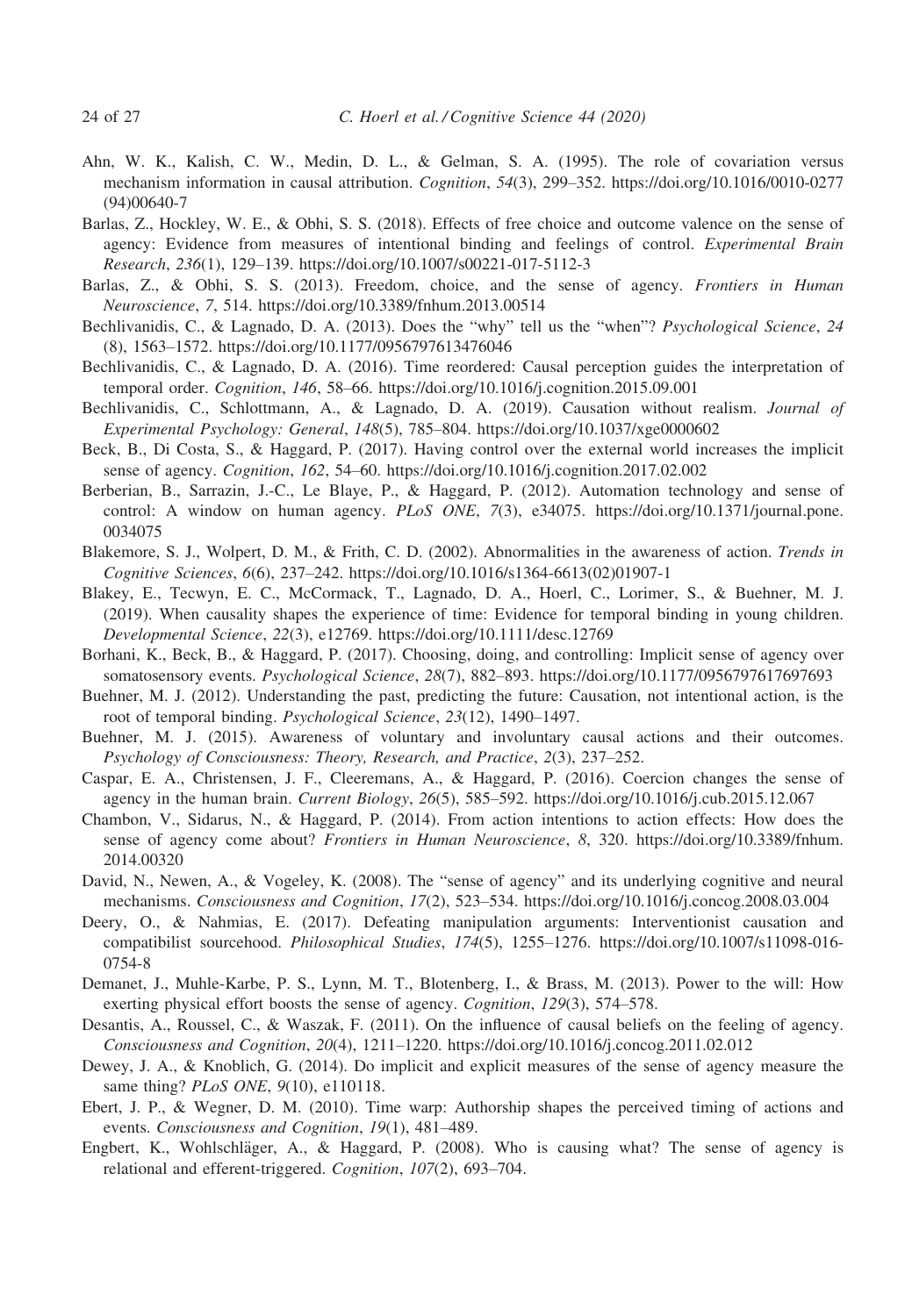- Fereday, R., Buehner, M. J., & Rushton, S. K. (2019). The role of time perception in temporal binding: Impaired temporal resolution in causal sequences. Cognition, 193, 104005. [https://doi.org/10.1016/j.c](https://doi.org/10.1016/j.cognition.2019.06.017) [ognition.2019.06.017](https://doi.org/10.1016/j.cognition.2019.06.017)
- Graham-Schmidt, K. T., Martin-Iverson, M. T., Holmes, N. P., & Waters, F. A. V. (2016). When one's sense of agency goes wrong: Absent modulation of time perception by voluntary actions and reduction of perceived length of intervals in passivity symptoms in schizophrenia. Consciousness and Cognition, 45, 9–23.
- Griffiths, T. L., & Tenenbaum, J. B. (2005). Structure and strength in causal induction. Cognitive Psychology, 51(4), 334–384.<https://doi.org/10.1016/j.cogpsych.2005.05.004>
- Griffiths, T. L., & Tenenbaum, J. B. (2009). Theory-based causal induction. *Psychological Review, 116(4)*, 661–716.<https://doi.org/10.1037/a0017201>
- Grünbaum, T. (2015). The feeling of agency hypothesis: A critique. Synthese,  $192(10)$ , 3313–3337.
- Haggard, P. (2005). Conscious intention and motor cognition. Trends in Cognitive Sciences, 9(6), 290–295. <https://doi.org/10.1016/j.tics.2005.04.012>
- Haggard, P. (2017). Sense of agency in the human brain. Nature Reviews Neuroscience, 18(4), 196–207. <https://doi.org/10.1038/nrn.2017.14>
- Haggard, P., Clark, S., & Kalogeras, J. (2002). Voluntary action and conscious awareness. Nature Neuroscience, 5(4), 382–385.
- Haggard, P., & Eitam, B. (2015). Introduction. In P. Haggard & B. Eitam (Eds.), The sense of agency (pp. xi–xvi). Oxford, UK: Oxford University Press.
- Haggard, P., & Tsakiris, M. (2009). The experience of agency: Feelings, judgments, and responsibility. Current Directions in Psychological Science, 18(4), 242–246.
- Hagmayer, Y., Sloman, S. A., Lagnado, D. A., & Waldmann, M. R. (2007). Causal reasoning through intervention. In A. Gopnik & L. Schulz (Eds.), Causal learning: Psychology, philosophy, and computation (pp. 86–100). Oxford, UK: Oxford University Press.
- Hesslow, G. (1988). The problem of causal selection. In D. J. Hilton (Ed.), Contemporary science and natural explanation: Commonsense conceptions of causality (pp. 11–32). New York, NY: New York University Press.
- Hilton, D. (2017). Social attribution and explanation. In M. R. Waldmann (Ed.), The Oxford handbook of causal reasoning (pp. 645–676). Oxford, UK: Oxford University Press.
- Hitchcock, C., & Knobe, J. (2009). Cause and norm. Journal of Philosophy, 106(11), 587–612.
- Kawabe, T., Roseboom, W., & Nishida, S.Y. (2013). The sense of agency is action—Effect causality perception based on cross-modal grouping. Proceedings of the Royal Society B: Biological Sciences, 280 (1763), 20130991.
- Kuhn, D., & Dean, D. (2004). Connecting scientific reasoning and causal inference. Journal of Cognition and Development, 5(2), 261–288.
- Kühn, S., Brass, M., & Haggard, P. (2013). Feeling in control: Neural correlates of experience of agency. Cortex, 49(7), 1935–1942.
- Kumar, D., & Srinivasan, N. (2013). Hierarchical control and sense of agency: Differential effects of control on implicit and explicit measures of agency. Proceedings of the Annual Meeting of the Cognitive Science Society, 35, 2790–2795.
- Lagnado, D. A., & Gerstenberg, T. (2017). Causation in legal and moral reasoning. In M. R. Waldmann (Ed.), The Oxford handbook of causal reasoning (pp. 565–602). Oxford, UK: Oxford University Press.
- Lagnado, D. A., & Sloman, S. (2002). Learning causal structure. Proceedings of the Cognitive Science Society, 24, 560–565.
- Lagnado, D. A., & Sloman, S. (2004). The advantage of timely intervention. Journal of Experimental Psychology: Learning, Memory and Cognition, 30(4), 856–876.<https://doi.org/10.1037/0278-7393.30.4.856>
- Lagnado, D. A., & Sloman, S. A. (2006). Time as a guide to cause. Journal of Experimental Psychology: Learning, Memory and Cognition, 32(3), 451–460.<https://doi.org/10.1037/0278-7393.32.3.451>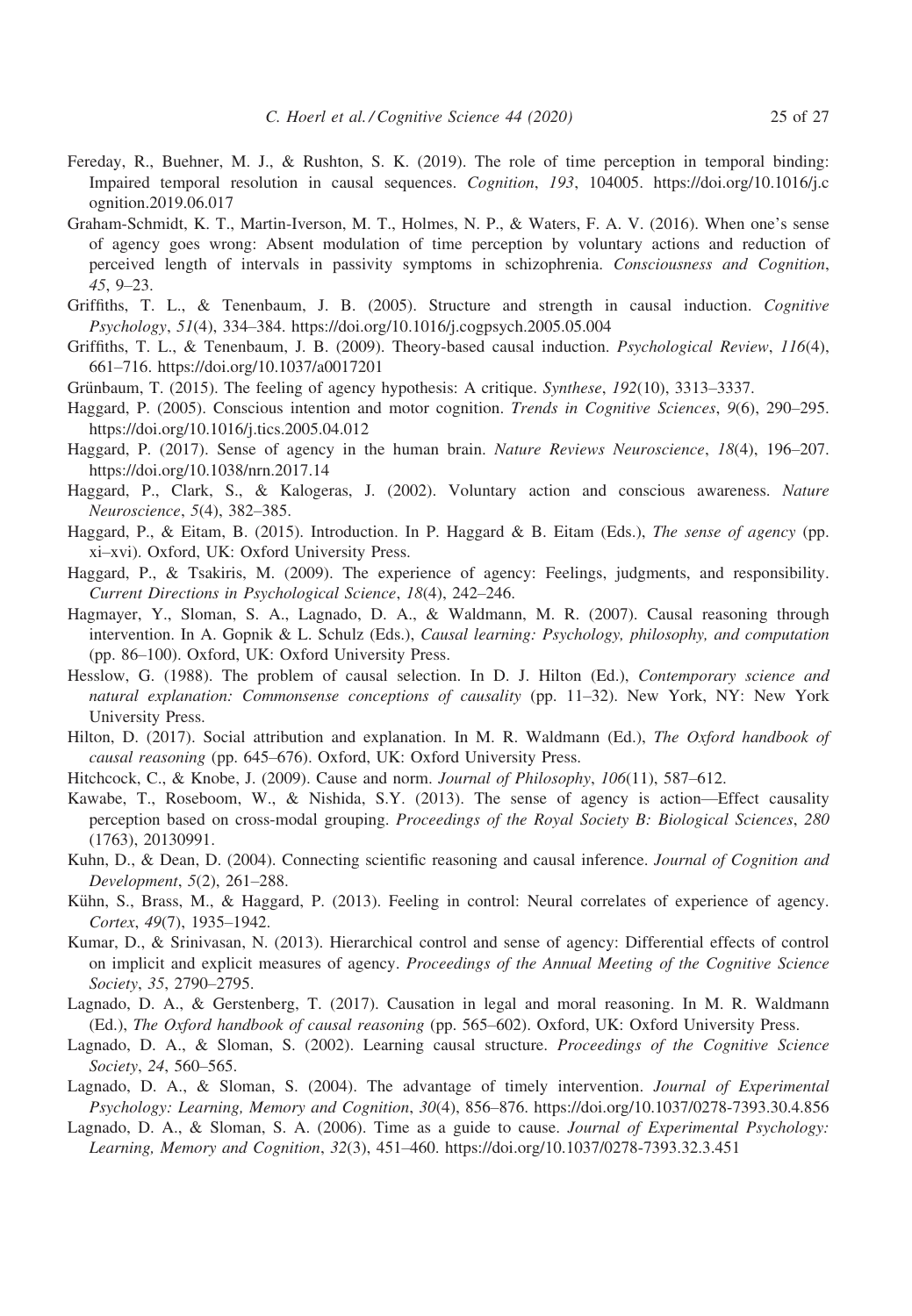- Lagnado, D. A., Waldmann, M. R., Hagmayer, Y., & Sloman, S. A. (2007). Beyond covariation: Cues to causal structure. In A. Gopnik & L. Schulz (Eds.), Causal learning: Psychology, philosophy, and computation (pp. 154–172). New York: Oxford University Press.
- Lewis, D. (1973). Causation. Journal of Philosophy, 70(17), 556–567.
- Lush, P., Caspar, E. A., Cleeremans, A., Haggard, P., De Saldanha, M., da Gama, P. A., & Dienes, Z. (2017). The power of suggestion: Posthypnotically induced changes in the temporal binding of intentional action outcomes. Psychological Science, 28(5), 661–669.<https://doi.org/10.1177/0956797616687015>
- Lynn, M. T., Muhle-Karbe, P. S., Aarts, H., & Brass, M. (2014). Priming determinist beliefs diminishes implicit (but not explicit) components of self-agency. Frontiers in Psychology, 5, 1483. [https://doi.org/10.](https://doi.org/10.3389/fpsyg.2014.01483) [3389/fpsyg.2014.01483](https://doi.org/10.3389/fpsyg.2014.01483)
- Ma, J., Chen, L., Kording, K., & Wei, K. (2013). Bayesian cue combination model of intentional binding. In Proceedings of the symposium on translational and computational motor control. Retrieved from [https://](https://www.seas.harvard.edu/motorlab/TCMC2013/80.pdf) [www.seas.harvard.edu/motorlab/TCMC2013/80.pdf \[accessed January 29, 2020\].](https://www.seas.harvard.edu/motorlab/TCMC2013/80.pdf)
- Meder, B., Mayrhofer, R., & Waldmann, M. R. (2014). Structure induction in diagnostic causal reasoning. Psychological Review, 121(3), 277–301.<https://doi.org/10.1037/a0035944>
- Moore, J. W. (2016). What is the sense of agency and why does it matter? Frontiers in Psychology, 7, 1272. [https://doi.org/10.3389/fpsyg.2016.01272.](https://doi.org/10.3389/fpsyg.2016.01272)
- Moore, J. W., & Fletcher, P. C. (2012). Sense of agency in health and disease: A review of cue integration approaches. Consciousness and Cognition, 21(1), 59–68.<https://doi.org/10.1016/j.concog.2011.08.010>
- Moore, J. W., Middleton, D., Haggard, P., & Fletcher, P. C. (2012). Exploring implicit and explicit aspects of sense of agency. Consciousness and Cognition, 21(4), 1748–1753. [https://doi.org/10.1016/j.concog.](https://doi.org/10.1016/j.concog.2012.10.005) [2012.10.005](https://doi.org/10.1016/j.concog.2012.10.005)
- Moore, J. W., & Obhi, S. S. (2012). Intentional binding and the sense of agency: A review. Consciousness and Cognition, 21(1), 546–561.<https://doi.org /10.1016/j.concog.2011.12.002>
- Moore, J. W., Schneider, S. A., Schwingenschuh, P., Moretto, G., Bhatia, K. P., & Haggard, P. (2010). Dopaminergic medication boosts action–effect binding in Parkinson's disease. Neuropsychologia, 48(4), 1125–1132.<https://doi.org/10.1016/j.neuropsychologia.2009.12.014>
- Moore, J. W., Turner, D. C., Corlett, P. R., Arana, F. S., Morgan, H. L., Absalom, A. R., Adapa, R., de Wit, S., Everitt, J. C., Gardner, J. M., Pigott, J. S., Haggard, P., & Fletcher, P. C. (2011). Ketamine administration in healthy volunteers reproduces aberrant agency experiences associated with schizophrenia. Cognitive Neuropsychiatry, 16(4), 364–381.<https://doi.org/10.1080/13546805.2010.546074>
- Moore, J. W., Wegner, D. M., & Haggard, P. (2009). Modulating the sense of agency with external cues. Consciousness and Cognition, 18(4), 1056–1064.
- Moreton, J., Callan, M. J., & Hughes, G. (2017). How much does emotional valence of action outcomes affect temporal binding? Consciousness and Cognition, 49, 25–34. [https://doi.org/10.1016/j.concog.2016.](https://doi.org/10.1016/j.concog.2016.12.008) [12.008](https://doi.org/10.1016/j.concog.2016.12.008)
- Morris, R., Griffiths, O., Le Pelley, M. E., & Weickert, T. W. (2013). Attention to irrelevant cues is related to positive symptoms in schizophrenia. Schizophrenia Bulletin, 39(3), 575-582. [https://doi.org/10.1093/sc](https://doi.org/10.1093/schbul/sbr192) [hbul/sbr192](https://doi.org/10.1093/schbul/sbr192)
- Mylopoulos, M. I. (2012). Evaluating the case for the low-level approach to agentive awareness. Philosophical Topics, 40(2), 103–127.
- Obhi, S. S., & Hall, P. (2011). Sense of agency and intentional binding in joint action. Experimental Brain Research, 211(3), 655.<https://doi.org/10.1007/s00221-011-2675-2>
- Paglieri, F. (2013). There's nothing like being free. In A. Clark, J. Kiverstein, & T. Vierkant (Eds.), Decomposing the will (pp. 136–159). Oxford, UK: Oxford University Press.
- Poonian, S. K., McFadyen, J., Ogden, J., & Cunnington, R. (2015). Implicit agency in observed actions: Evidence for N1 suppression of tones caused by self-made and observed actions. Journal of Cognitive Neuroscience, 27(4), 752–764. [https://doi.org/10.1162/jocn\\_a\\_00745](https://doi.org/10.1162/jocn_a_00745)